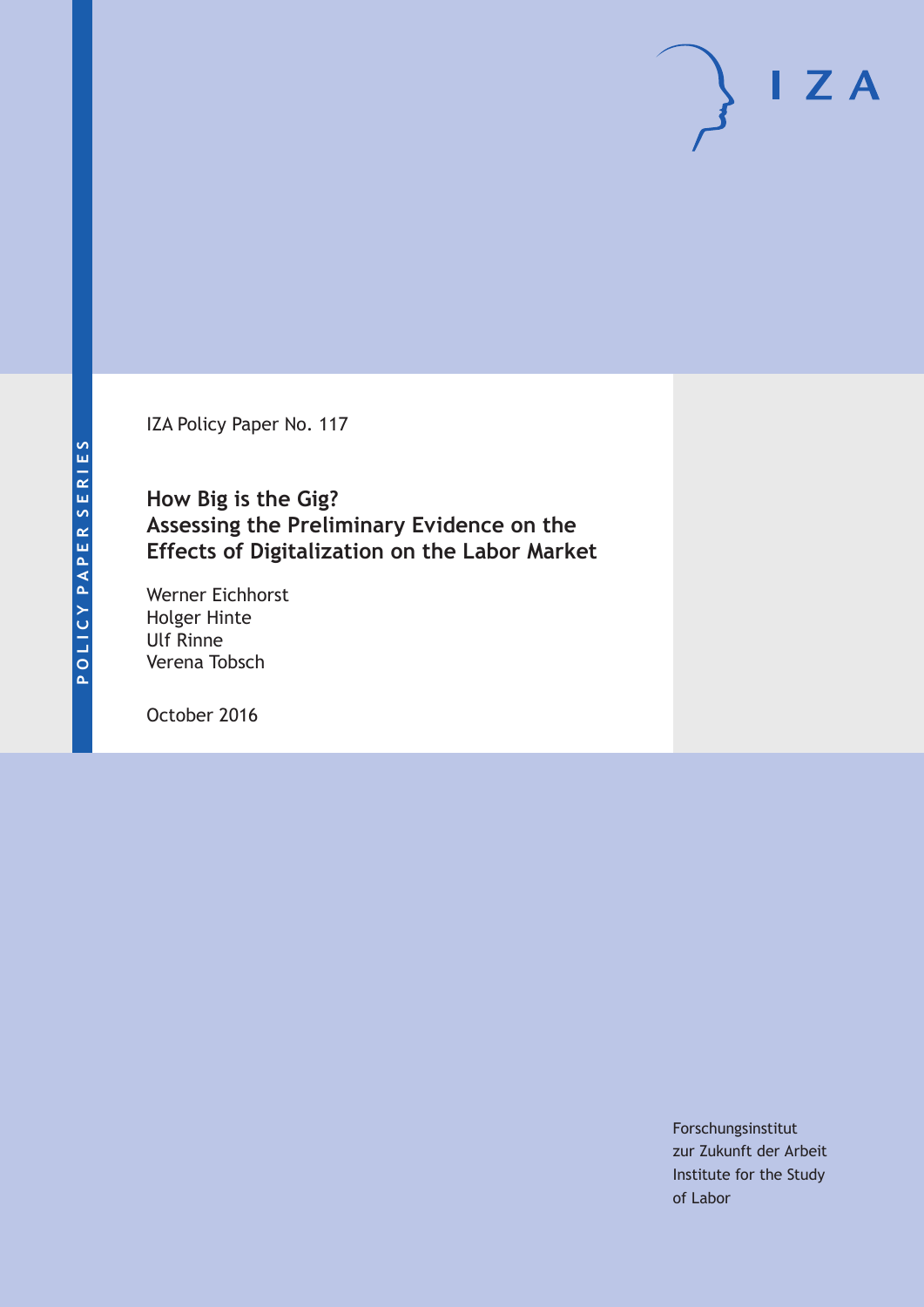# **How Big is the Gig? Assessing the Preliminary Evidence on the Effects of Digitalization on the Labor Market**

**Werner Eichhorst**  *IZA* 

> **Holger Hinte**  *IZA*

### **Ulf Rinne**  *IZA*

## **Verena Tobsch**

*INES Berlin* 

Policy Paper No. 117 October 2016

IZA

P.O. Box 7240 53072 Bonn **Germany** 

Phone: +49-228-3894-0 Fax: +49-228-3894-180 E-mail: iza@iza.org

The IZA Policy Paper Series publishes work by IZA staff and network members with immediate relevance for policymakers. Any opinions and views on policy expressed are those of the author(s). IZA takes no institutional policy positions. The IZA research network is committed to the IZA Guiding Principles of Research Integrity.

The Institute for the Study of Labor (IZA) in Bonn is a local and virtual international research center and a place of communication between science, politics and business. IZA is an independent nonprofit organization supported by Deutsche Post Foundation.

The papers often represent preliminary work and are circulated to encourage discussion. Citation of such a paper should account for its provisional character. A revised version may be available directly from the corresponding author.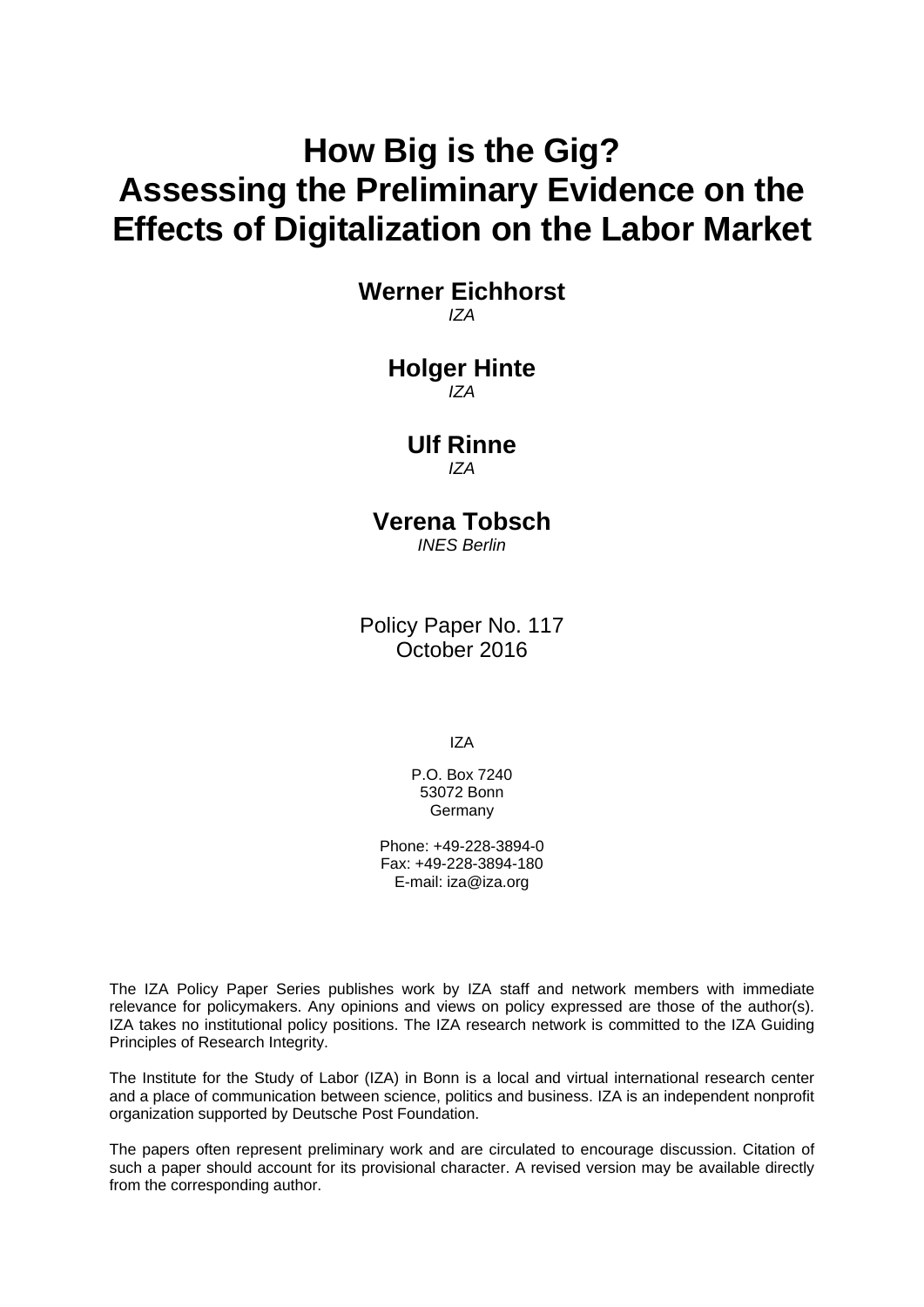IZA Policy Paper No. 117 October 2016

## **ABSTRACT**

### **How Big is the Gig? Assessing the Preliminary Evidence on the Effects of Digitalization on the Labor Market**

This paper assesses the importance of digitalization in Germany and other developed countries with a particular attention to the potential or actual impact it may have on the labor market. Referring to available empirical evidence, we document the already developing transformation of occupations and forms of employment and the role of the platform economy, including the phenomenon of solo self-employment. We then derive current and future challenges for social protection and suggest some ideas to update social insurance in the face of these new challenges.

JEL Classification: J08, J24, O33, O38

Keywords: digitalization, robots, automation, future of work, industry 4.0, technical changes, sharing economy, platform economy, labor market, welfare state

Corresponding author:

Werner Eichhorst IZA P.O. Box 7240 53072 Bonn **Germany** E-mail: Eichhorst@iza.org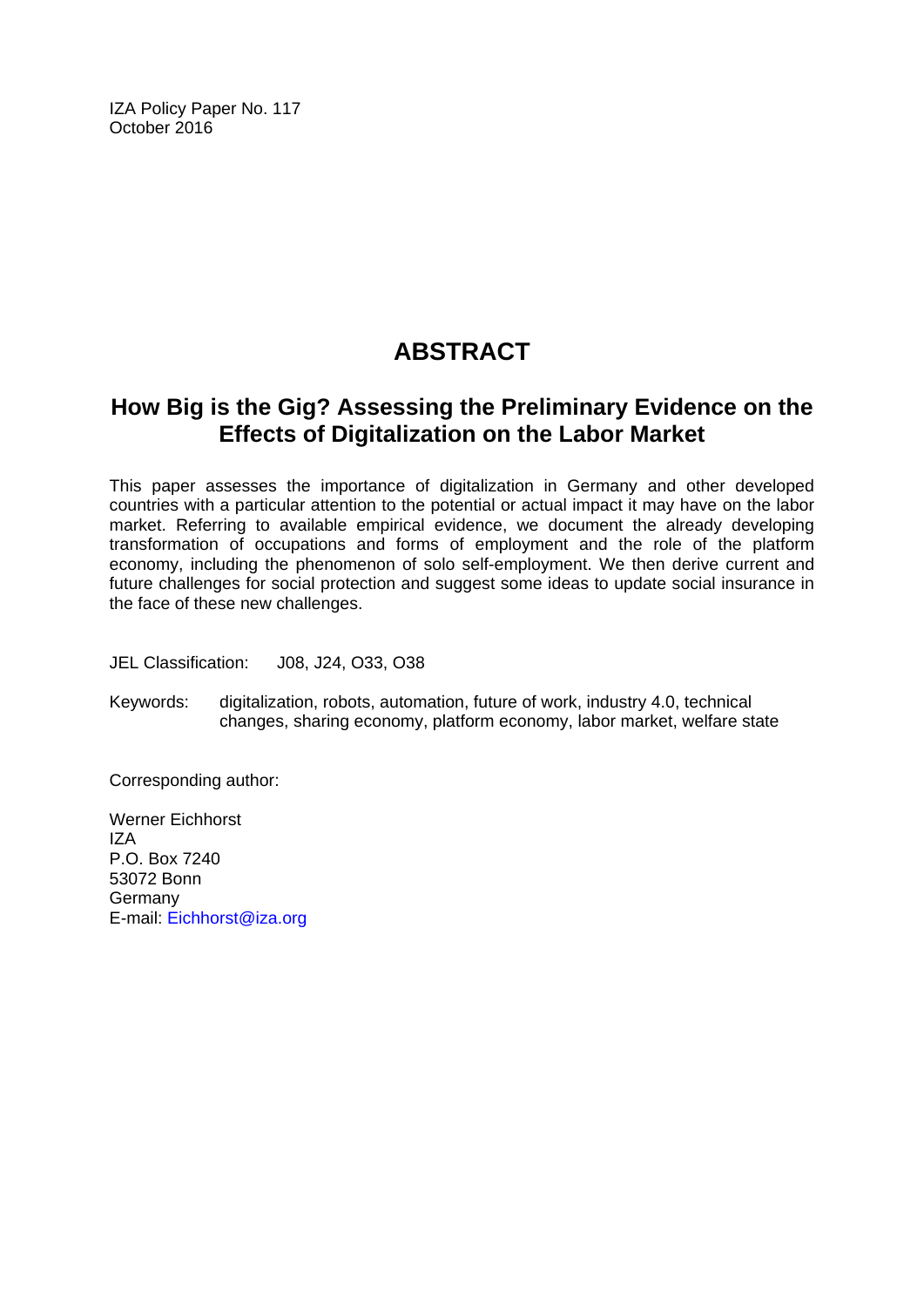## **1 Introduction**

The digitalization of processes and work flows already influences our daily activities, including the nature of our communication, our social habits, but also, importantly, the functioning of our economies. How will these processes continue to develop in the foreseeable future?

There is strong speculation and discussion of many short‐ and long‐term consequences of this process. The most prominent suggested outcomes are growing inequalities in the labor market, which can be seen in wage differentials both at the bottom and the top of the wage distribution, the dualization of the labor market via atypical or "precarious" employment, in the substitutability of human labor by robots and machines as well as in newly emerging forms of work in the so‐called platform economy or gig economy.

The relevant literature mainly discusses four factors to explain increases in the (actual or perceived) uncertainty and inequality in labor markets. In addition to technical progress related to digitalization and automation, the others topics revolve around globalization, with a penchant for outsourcing and offshoring (Autor et al., 2016), flexibility and deregulation, characterized by a reduction in collective bargaining commitments and a liberalization of flexible employment forms (Eichhorst and Tobsch, 2015) and lastly, the emergence of numerous new internet platforms which create virtual marketplaces of private operators or groups and are acting as starting points for a variety of new services that fill gaps and stimulate demand (Eichhorst and Spermann, 2016).

Although our focus in what follows is primarily on the interplay of digitalization and employment forms, it should be noted that the above factors are each interdependently related, and their consequences can be mutually reinforcing. To shed some light on these developments, our paper outlines the dynamics of the digitalization process and uses empirical evidence of changes in employment over the course of the last two decades. In this context, we put particular emphasis on the role of the new platform economy and the associated challenges for existing systems of social protection.

## **2 Possible Effects of Digitalization**

The digitalization of labor markets can be understood as a far-reaching process, which includes the penetration of value‐added chains and productive processes – including in the service sector – by mainly internet-based technologies. Entire fields of work are being broken up into their constituent parts, automated and connected flexibly to each other. Local and global production chains are becoming more compatible with each other and therefore organized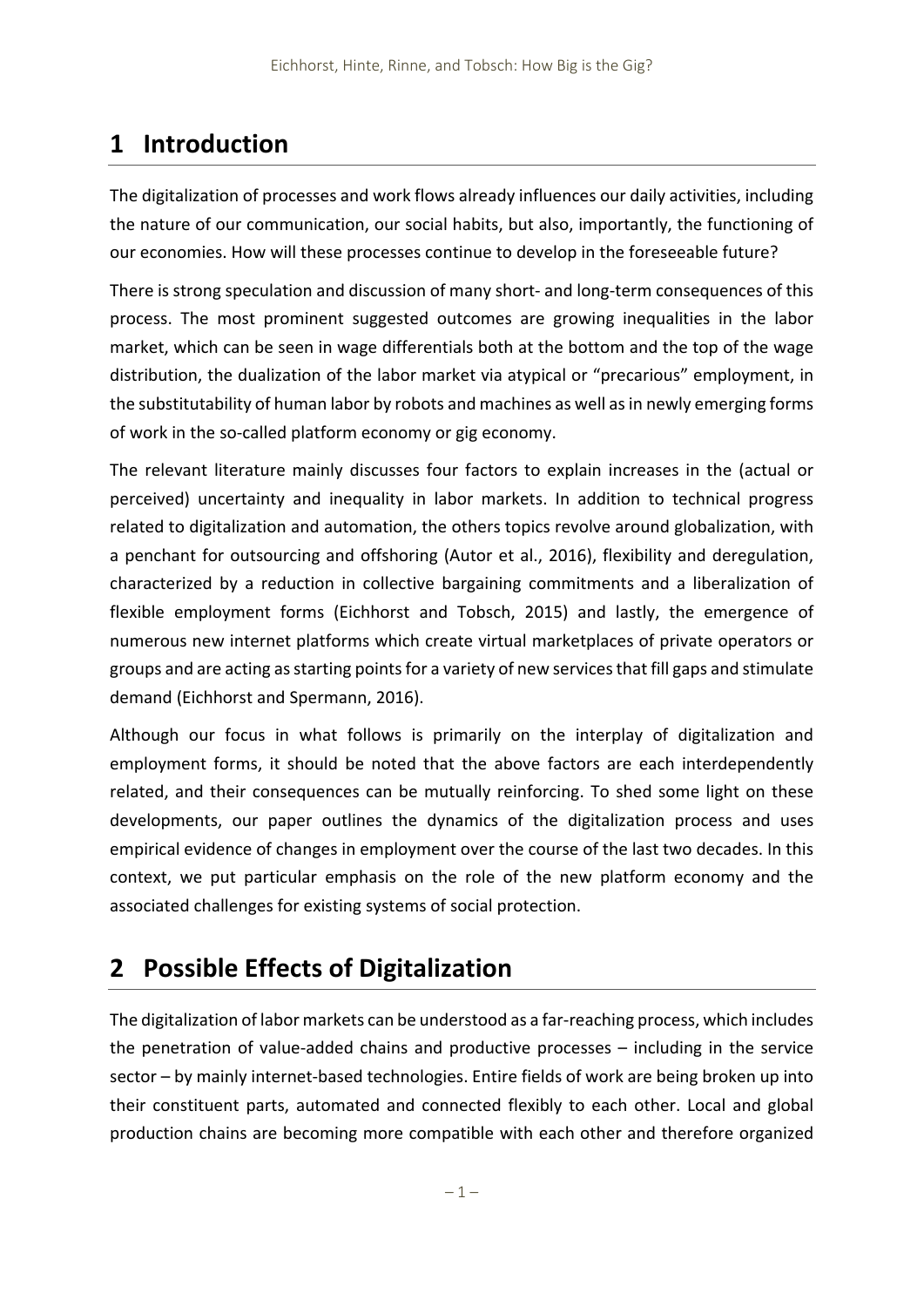more efficiently. Routines can be put in the hands of intelligent machines and then optimized. At other points, digitalization creates new demanding tasks such as process control, coordination and creative design.

Although it is often assumed that the rapid digitalization of work will result in significant structural changes in employment opportunities (Brynjolfsson and McAfee, 2011), it would be advisable to be careful in assessing the speed of significant changes in the working world (Eichhorst et al., 2015). For example, about 20 years ago, the prediction of the rapid domination of the digital world was so popular that the "end of work" was sometimes spoken of (Rifkin, 1995). Obviously, though, this was not what happened in reality.

Earlier developments in the area of information and communication technology (ICT) are already very important in our daily social and professional lives, which can lead us to expect more substantial changes. A much acclaimed study predicts that, for example, about 47% of all employment in the United States will be under the threat of replacement by machines, robots or computer programs, at least in the medium term (i.e., in the next 10 to 20 years; Frey and Osborne, 2013). Other studies, however, suggest that neither technological progress in general nor digitalization in particular will broadly replace human labor. Rather, as in other eras, the outdated forms of employment that are no longer useful will be replaced by new forms better suited for the level of organizational and technological development (Eichhorst et al., 2013; Eichhorst and Buhlmann, 2015; Rinne and Zimmermann, 2016).

Trends in the labor market which have been influential in the recent past will most likely continue to accelerate with digitalization. This mainly means flexibility in the form of individually tailored temporary work and service contracts, freelance work, and multiple jobs. Throughout the course of digitalization, newly created jobs may only under certain conditions be conceived of as classic standard employment relationships with long-term employment prospects, collective contractual classifications and full social security. By using new technologies, companies will more easily than ever be put in the position of externally purchasing, or contracting, human capital when necessary, even in the short‐term. In general, firms will increasingly organize in categories of temporary project work in temporarily active networks and concentrate their core workforce into a desired minimum in the segments where there is no shortage of skilled workers.

The breakdown of tasks and activity profiles made possible by digitalization creates a clear incentive to build a highly flexible and competitive "platform economy" where suppliers offer their services in the context of a professionally organized internet portal. The mediation of such services offered now happens online and via smartphone apps and can thus, at any time, be almost completely free of barriers. Currently existing platforms such as Uber, an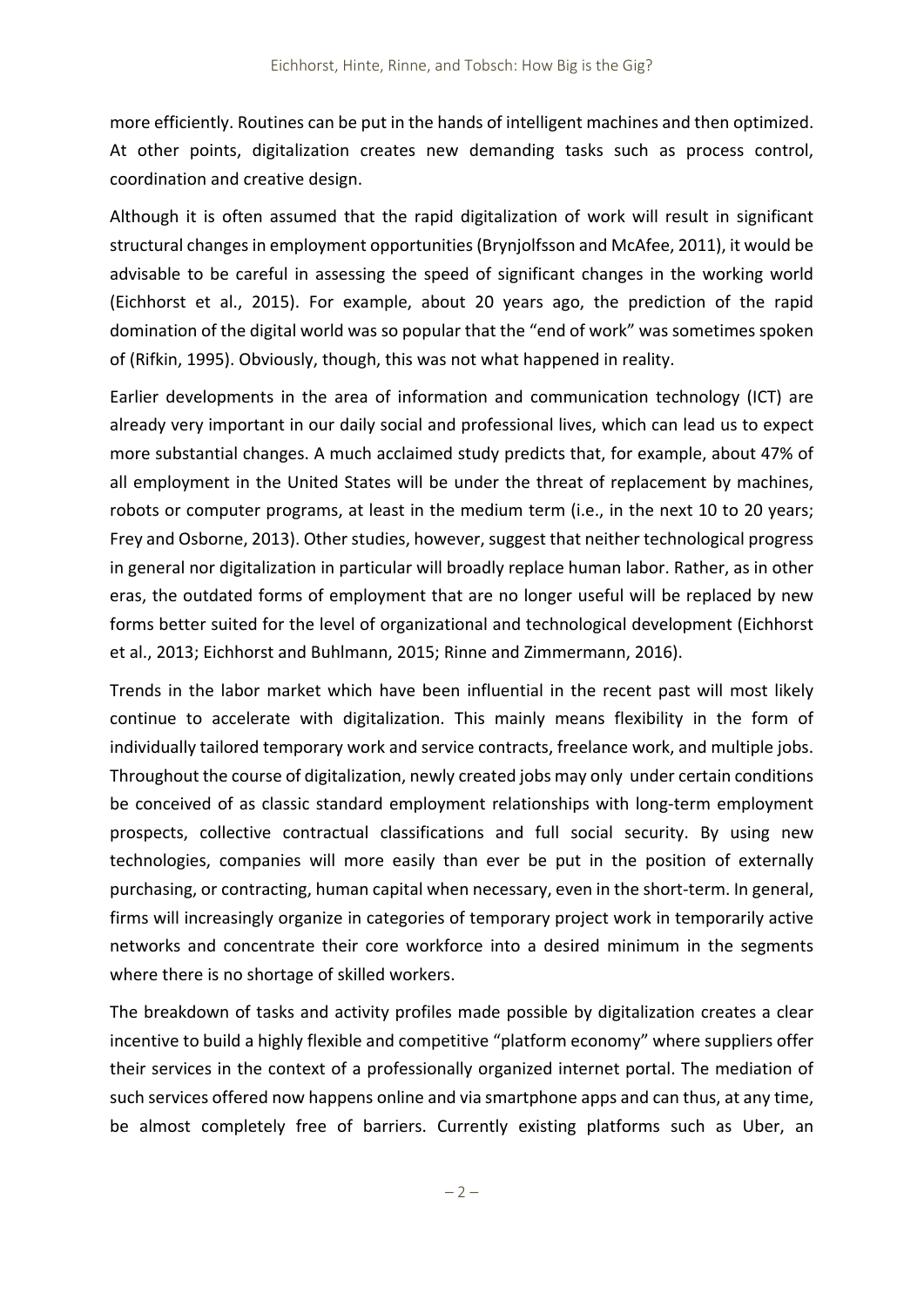intermediary for driving services, or, for example, TaskRabbit or Helpling, both intermediaries for varieties of (local) services and craft activities, show how fast and successfully such business models can take off.

But the platform economy is by no means limited to simple services. High quality consulting activities and work modules from highly specialized experts are also possibilities. Therefore, it is no fait accompli that the digital world of tomorrow will see an increase in "wage dumping" and that companies will only be willing to offer good work for low wages.

Although the reorganization of work cannot be completely predicted in all facets, it will have a significant impact on production factors, occupations and employment forms. This will result in new risks for individual labor market segments but, at the same time, provide a wide range of opportunities and potentially, in the best case scenario, even overcompensate for lost jobs. This will raise new questions as to what extent these presumed maximum welfare gains will be unequally distributed without political measures and to what extent individual groups will be exposed to a higher risk of suffering from an increasing polarization of the labor market.

Obviously, this entire process will also have direct consequences on the range and capacity of collective agreements (Eichhorst et al., 2015). Furthermore, it is clear that questions of social security will be thought about and framed in an entirely new way. It is not unlikely that, at the "end" of digitalization, a new "social security system 4.0" will have been created which might exhibit elementary characteristics of a universal social insurance system. It may thus include all forms of work, from self-employment and civil service to platform entrepreneurs working for themselves. This step appears clearer as the boundaries between the forms of employment become increasingly blurry. For many workers, the traditional classifications of "dependent employee" or "self‐employed" no longer quite fit. Finally, systematic employee capital participation may be on the agenda more urgently than ever before  $-$  or, in other words, "who owns the robots rules the world" (Freeman, 2015). Likewise, though, new forms of organization will have to develop with respect to this as well. One might argue, for example, that employeesin and around the company should also profit from the use of robots by means of innovative employee ownership models.

## **3 The Preliminary Evidence**

What are the effects of digitalization that can already be observed today? And what other consequences are beginning to emerge? On the basis of current data and available research results, the following evidence provides answers to these questions. What it shows is that, in general, the digitalized world of work is no utopia, rather it has entered into daily life in more and more productive and professional fields over the years. In this respect, digitalization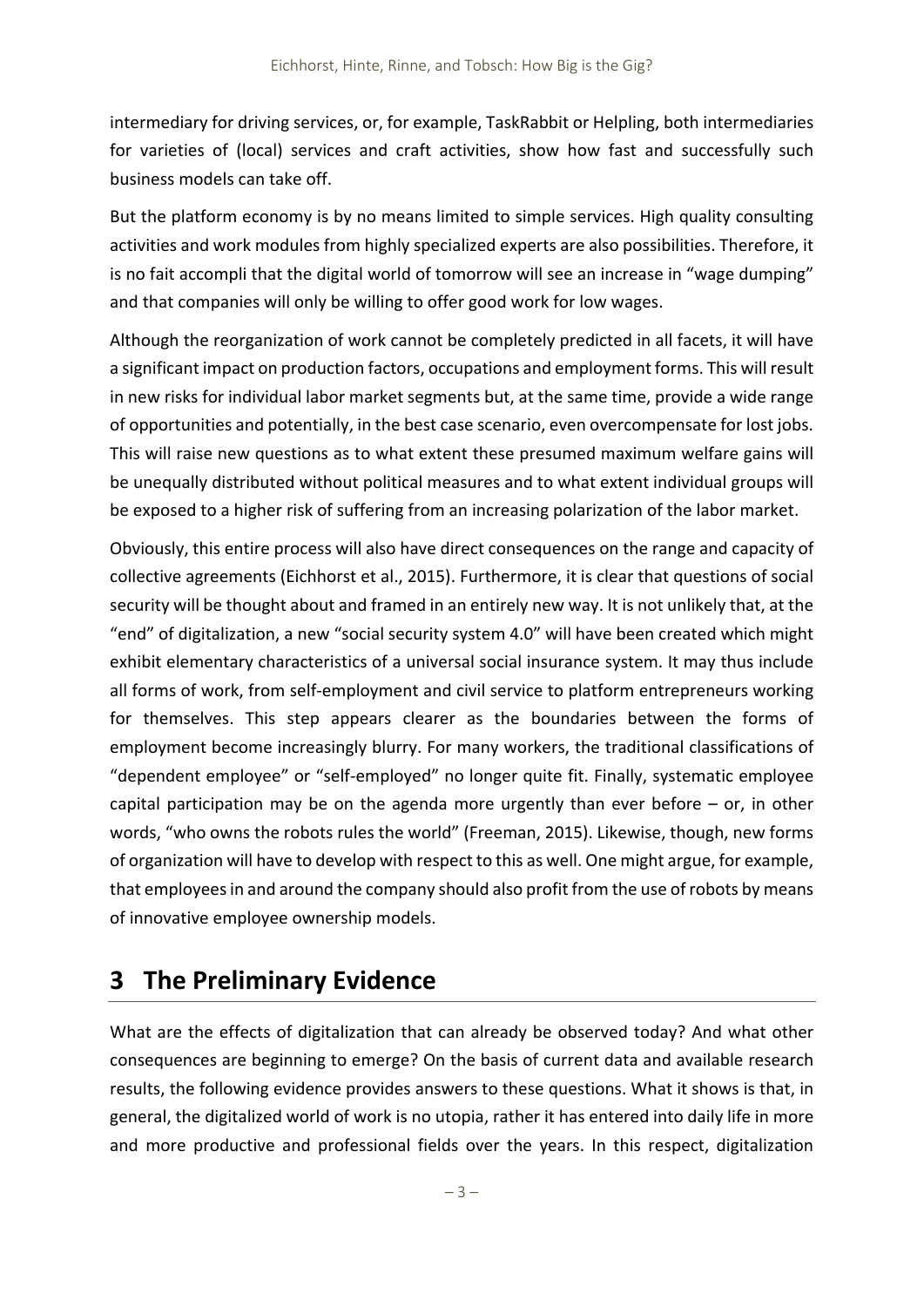should be understood as a long-term evolutionary process rather than a sudden and disruptive revolution. The effects can nevertheless be empirically proven today, although these are often (at least so far) far less dramatic than is generally assumed.

### **3.1 Transformation of Occupations and Job Profiles**

Previous research results on the impact of the developments in ICT already show specific changes in traditional occupations and job profiles. Formal qualifications do not necessarily appear to be the decisive criterion for a "future‐proof" career. Seen globally, the increasing automation of work processes tends to polarize labor markets and shift employees out of the middle level of qualifications (Autor et al., 1998; Acemoglu and Autor, 2011).

It is also clear that the progressive integration of production processes and communication technologies will be followed by further significant restructuring in the context of "Industry 4.0" (Graetz and Michaels, 2015). The main occupations that are threatened by future rationalization measures are those that in particular demand high levels of precision and routine, in other words, where machines are superior to humans (Goos et al., 2014). The most future-proof areas of employment, however, will probably require high levels of creativity, social intelligence and entrepreneurial thinking to address bigger challenges.

Translating the frequently cited study by Frey and Osborne (2013) into the German context provides, at least superficially, similar results for the automation potential of jobs as in the United States (Bonin et al., 2015). An analogous approach on the basis of expert estimates predicts that the portion of jobs under threat by machines, robots and computer programs in the middle‐term is, at 42%, only slightly less than in the US. An alternative, activity‐based approach, however, paints a less dramatic picture: According to this approach, only 12% of jobs in Germany have a relatively high risk of automation (and 9% of jobs in the United States; Bonin et al., 2015).<sup>1</sup> Dengler and Matthes (2015) arrive at similar results, with 15% of formal employees working in occupations where their work could to a great extent be done by a computer. Although the dimension of these smaller percentages should not be downplayed, a certain amount of caution in the assessment of technical automation potential seems appropriate. The negative effects on the labor market have often been greatly overestimated.

The changes in the quantitative importance of occupations in Germany undoubtedly follow a long‐term trend (Eichhorst and Buhlmann, 2015; Eichhorst et al., 2015). Figure 1 shows that

<sup>&</sup>lt;sup>1</sup> Similar results came from an analysis of 21 OECD countries (Arntz et al., 2016). According to that analysis, an average of (only) 9% of jobs in these countries can be automated using an activity-based approach. However, there are relatively large differences between the individual countries. Germany and Austria top the list with an automation risk of 12%, while this value was only about half as high for Korea, Estonia and Finland.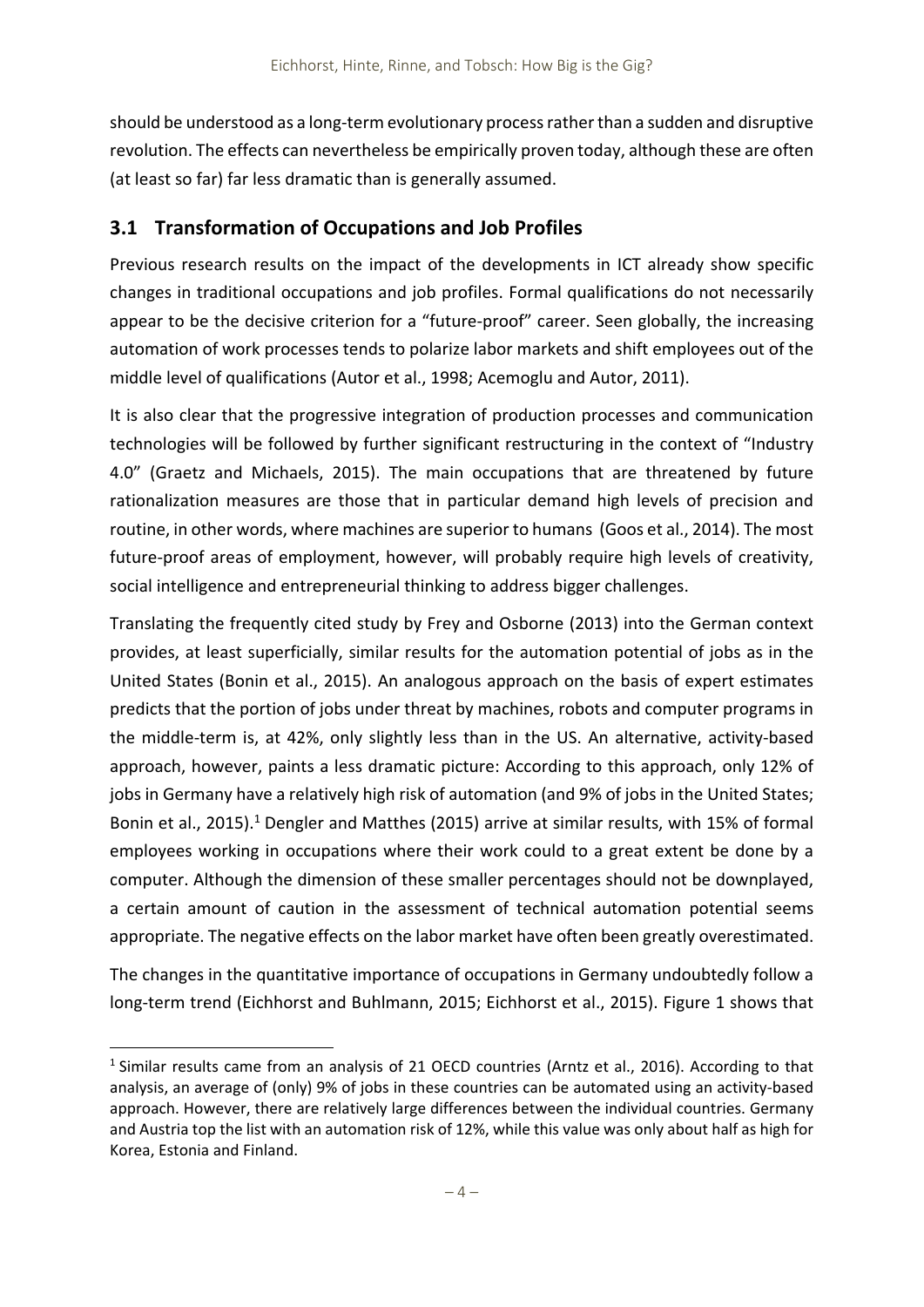the growth of employment in the period from 1996 to 2011 was concentrated in comparatively few occupational groups. The following occupational groups had a relatively strong growth rate of more than 20%: personal and security service workers (group 51 in figure 1), sales and services elementary occupations (91), life science and health associate professionals (32), non‐scientific teaching associate professionals (33), other professionals (24), other associate professionals(medium skill level) (34), corporate managers(12), physical, mathematical and engineering science professionals (21) as well as life science and health professionals (22). Conversely, the following occupational groups had a comparatively strong negative growth rate of 10% and more during the same observation period: agricultural, fishery and related laborers (92), skilled agricultural, forestry and fishery workers (61), diverse craft and related trades workers (71, 73, 74), stationary plant and related operators (81) as well as legislators and senior officials (11).

On the one hand, these figures document the ongoing structural change from agricultural and craft occupations to occupations in the tertiary sector. Germany's transformation into a service economy continued dynamically in the late 1990s and early 2000s. On the other hand, it is clear that, at the same time, occupational groups with specific requirements, mainly in the tertiary sector, became substantially more important. As already mentioned, the requirements for these types of jobs include creativity (e.g., scientists), social intelligence (e.g., teachers) and entrepreneurial thinking (e.g., corporate managers).

As Figure 2 illustrates, these developments indeed come with a tendency towards polarization of the German labor market, which tends to push employees out of the middle salary and qualification segment. However, this development has, so far, been less dramatic in Germany than in other European countries(Goos et al., 2014; Eurofound, 2015). Nevertheless, empirical evidence of the changes in employment between 1995 and 2010 for occupational groups at the top and the bottom of the gross wage distribution was more strongly positive, while occupational groups in the middle of the wage spectrum showed rather weak employment growth. Examples of segments at the extremities are the professional/scientific occupational groups(groups 21 and 22 in figure 2) with a high wage level and very high employment growth on the one hand, and the craft occupational groups (71 and 74) with medium wage levels and quite a sharp decline in employment during the observation period on the other hand. In contrast, agricultural, fishery and related laborers (92) also showed comparatively strong employment growth, although they are positioned at the lower end of the gross wage distribution.

In this respect, important findings and forecasts in the international literature are also reflected in German data – at least to a certain degree. It is clear that especially creative occupations, occupations in corporate management and consulting as well as health, social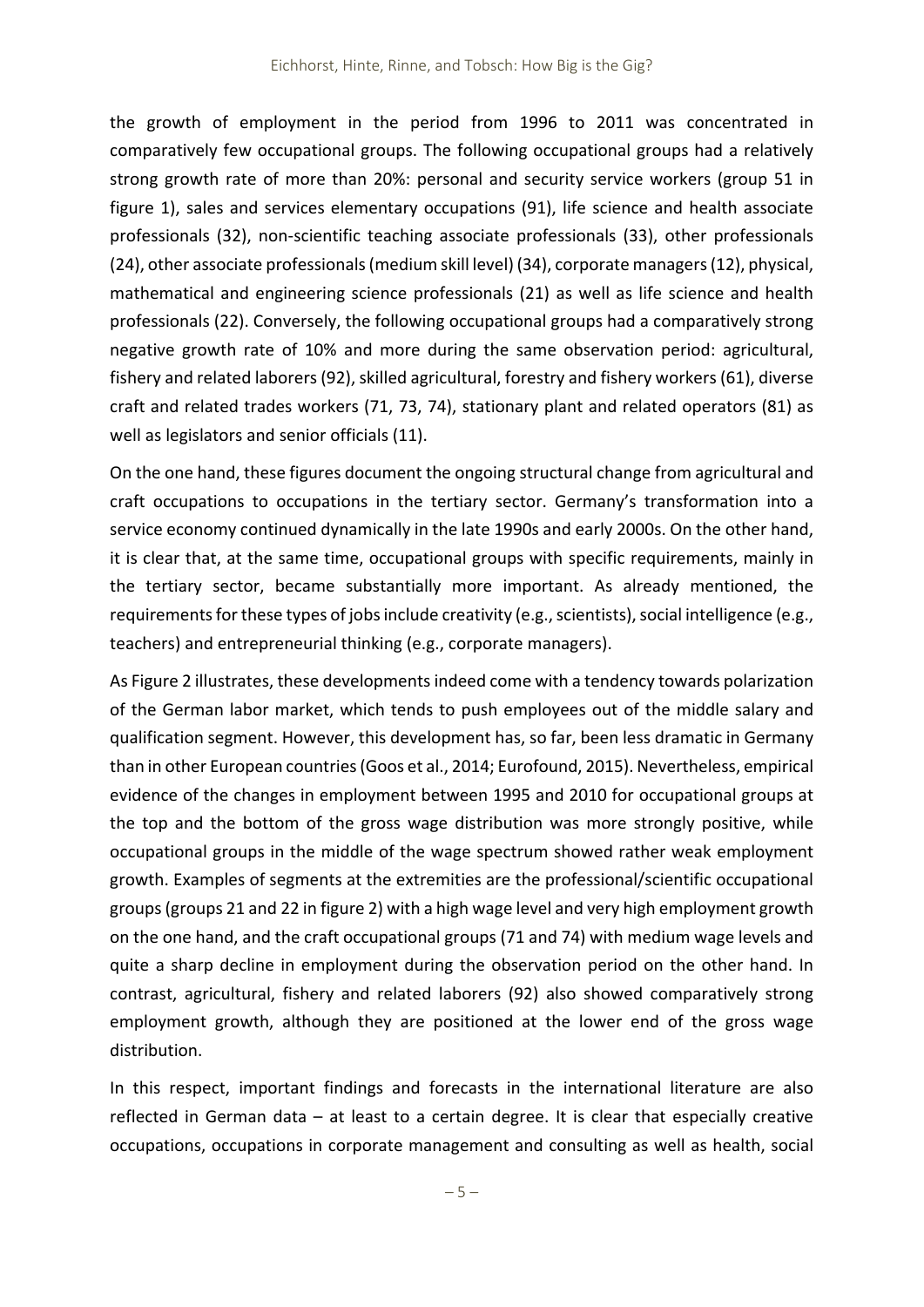and educational occupations have seen high rates of employment growth in the last 20 years. This simultaneous, moderate polarization results in a labor market which is characterized by a decline in the importance of routine activities, particularly in the middle wage and skill levels.

However, it should be noted that in Germany, to date, there has not been an overall decline in employment, nor in the total numbers or volume of work.<sup>2</sup> Gainful employment is therefore not in decline, contrary to some predictions; rather, the extent of growth is remarkably strong. In particular, higher qualified and more complex activities are gaining in importance in terms of employment and show a positive trend for wages at the same time.

### **3.2 Changes in Forms of Employment**

More than ever before, our world of work is a world in motion. It is becoming more complex, but also more flexible. This not only has an impact on occupations and job profiles, but also on forms of employment and work (Rinne and Zimmermann, 2016). The two defining characteristics of the working society of tomorrow include increasing project work and network‐based cooperation. Therefore, models of flexible working times consisting of working time credits, working from home and variable time planning will be the standard rather than the exception. The increasing scarcity of skilled labor along with growing pressure from competition and innovation will cause further innovations in work arrangements. Flexibility in the organization of work times or in the choice of work location will also blur the lines between private life and working life, with both desirable effects, such as a better balance between professional and family life, and possible negative effects (e.g., Eichhorst et al., 2016).

As a result, the traditional model of "standard employment" in the sense of permanent full‐ time employment will be supplemented by other forms of employment. However, as Figure 3 shows, and as far as Germany is concerned, this results less from an absolute decline in the share of standard employment. While it is true that this share has declined a total of 5 percentage points during the observation period (from 45% in 1992 to 40% in 2014), it has been fairly stable at 40% since the mid‐1990s. The strong decline in the share of the inactive population is more remarkable at 8 percentage points (from 26% in 1992 to 18% in 2014). Furthermore, the simultaneous increase in the importance of other, "atypical" forms of employment such as part-time work, fixed-term activities, temporary work and marginal employment has been quite large. The proportion of the unemployed, however, has stayed relatively constant between 6% and 8% during the observation period.

<sup>&</sup>lt;sup>2</sup> Since the reunification of Germany, the number of employed persons in Germany reached a new peak of more than 43 million persons in 2015 (Federal Statistical Office, 2016). The volume of work done by employees in Germany also rose last year to just about 50 billion working hours and has reached a level not seen since the beginning of the 1990s (IAB, 2015).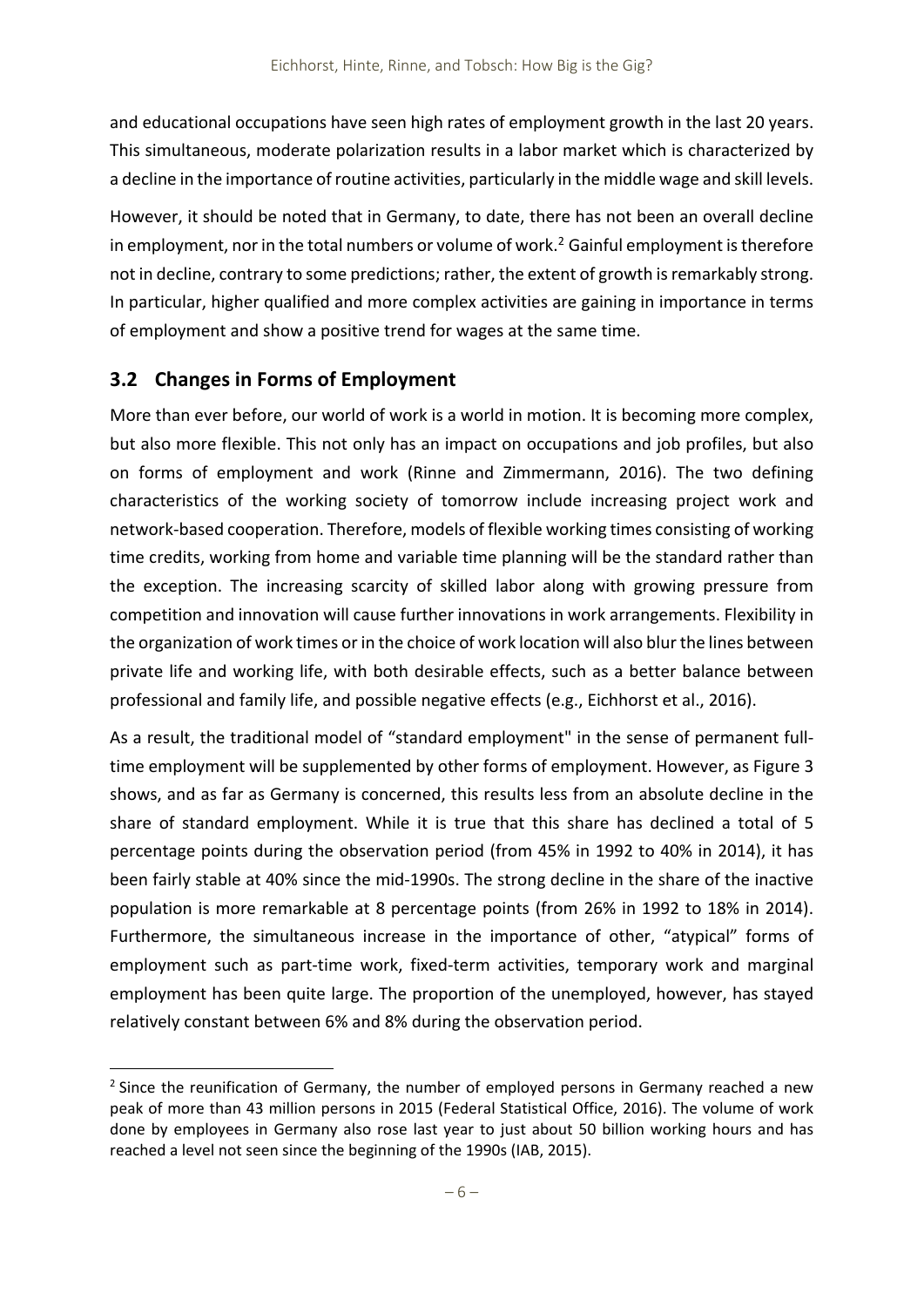Figure 4 highlights more specifically the growth of atypical employment in various occupational groups in the period from 1996 to 2011. As can be seen, an increase in these forms of employment occurred in nearly all occupational groups. There is, therefore, no clear link to wage or qualification levels, although the higher than average increase in simple qualified segments and the particularly high level of atypical employment in sales and administration (91: sales and services elementary occupations, 11: officials) are remarkable. In any case, these effects do not seem to be caused by digitalization.

But the data does show how great the diversity of forms of employment and flexibility patterns in individual occupations and sectors has become in Germany. Nevertheless, it is still the case that flexible or atypical forms of employment mainly occur in areas where workers are easily available or replaceable. This phenomenon has long been an integral part of our working world, and since this change already began over two decades ago and was strongly influenced by institutional reforms, digitalization can be pointed to as only playing a minor role in this area at best.

Conversely, the use of long‐term employment by firms seems to depend heavily on the respective production model as well as on the need for and availability of workers with specific qualifications. As a result, the proportion of standard employment relationships has been remarkably stable since around the turn of the century. In addition to an increase in atypical employment, it is an impressive development that there has not been a decline in standard employment in the German labor market. But there is another and probably even more important factor that can be observed in Germany's labor market: A significant proportion of the working‐age population has been activated with new offers characterized by high flexibility. As a result, the number of inactive persons has decreased dramatically in the last twenty years (Arnold et al., 2016).

### **3.3 The Role of the Platform Economy**

There is a third element of change with possibly significant effects on employment. Several indicators point to a greater role for the so-called platform economy. The success of the company Uber exemplifies how suppliers and customers, occasional drivers and passengers, can be matched on a "virtual market," putting the taxi industry under considerable pressure (see Hall and Krueger, 2015, for the United States). The basic principle could also be easily transferred to many other industries, including those that require mainly technical and knowledge workers. Appropriate platforms for these industries already exist: e.g., job offers for copywriters, programmers and designers are individually tendered and then processed. Interested companies put out a call to a "crowd" of more or less professional suppliers via these platforms and thus acquire their services, for which they no longer need to reserve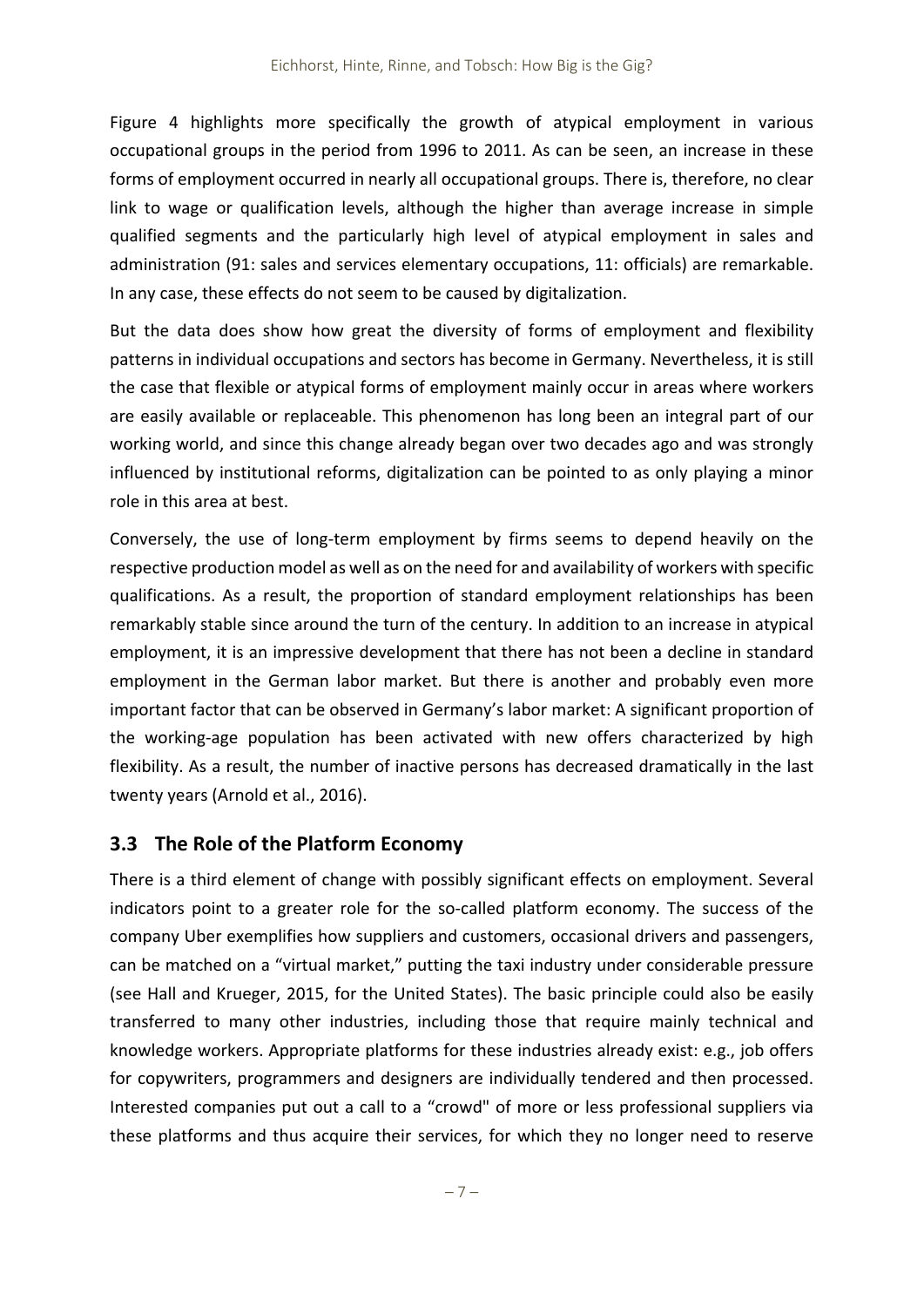either human or physical capital resources in-house (see on the phenomenon of crowdsourcing, for example, Leimeister and Zogaj, 2013; Leimeister et al., 2016). Some suppliers of the corresponding services are happy to use this opportunity to offer their work in a format that corresponds to their needs and earn something on the side. Others submit to such rules without having much of a choice, e.g., only to keep themselves in the market. In any case, the rising demand of companies for crowd workers means that potentially more and more independent and individual suppliers offer their services via the digital route and therefore compete with traditional business models based on firms with dependent employees. At the same time, the price structure for these services is increasingly coming under pressure.

In fact, through this process, there is a transfer of risks from the employer to the employee, or, more precisely, to the mostly (formal) self-employed contractors (Eichhorst and Spermann, 2016). This is because platforms such as Uber do not consider themselves employers, only intermediaries. Workers for platform-based exchanges are therefore no longer "classic" employees, rather they are self‐employed, with all the associated risks—like accidents or sickness—and costs, such as for pensions, unemployment or nursing care. This results in new challenges for the social security systems.

What is the extent of the platform economy in Germany and Europe today? Because the availability of suitable data on the actual development and reality on the labor market has a certain time lag and because some phenomena cannot be adequately portrayed, accurately answering this question can be challenging. Figure 5 represents an attempt to measure the extent of freelance work and self-employment. According to this, there was a dramatic rise in solo self‐employment from the mid‐90s until about the middle of the 2000s, particularly for qualified persons, women and part‐time workers. In contrast, the changes in the number and proportion of the self‐employed was relatively unremarkable.

Moreover, many start-ups in the form of self-employment without employees founded between 2002 and 2005 can be explained by the promotion of the "Ich-AG" ("Me, Inc.") and the easing of handicrafts trade laws in 2004. In addition to the barely identifiable role of the platform economy in the last few years, the numbers observed also embody the effects of changes in the institutional and legal framework conditions. Conversely however, there has been a decline in the number of solo self-employed since 2012, including those who were not supported by the German Federal Employment Agency. Existing data so far does not show any evidence of a (massive) growth of the platform economy; therefore, this phenomenon can hardly be expected to have dramatic effects in the current situation. Even when looking at European data, solo self‐employment (with or without agriculture) does not seem to be on the rise in general. Neither do we see an increase in the number of workers with a second job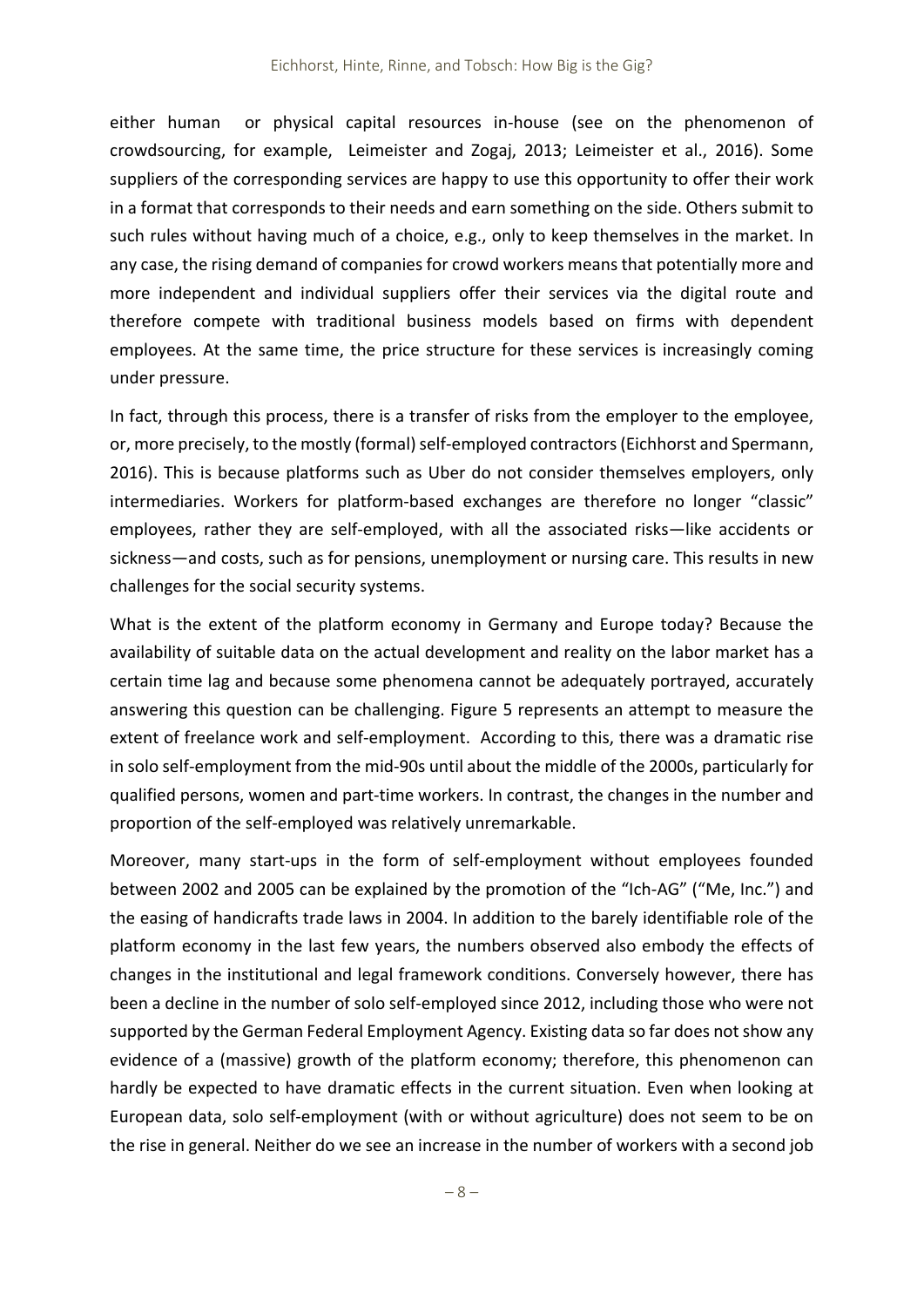in German or European data (Figure 7). However, both findings might point to a measurement issue as online‐based crowd‐working may not be reported as a main or secondary activity by the respondents. Hence, most of the information on actual crowd working comes from relatively small and less representative surveys.

Studies on the income situation for the self‐employed indicate a comparatively large spread in earnings and only a low level of ability or willingness to make contributions to retirement planning (Brenke 2013, 2015; Brenke and Beznoska, 2016). A similar development can be observed in employees who say they do occasional or regular secondary jobs when asked in representative surveys such as the SOEP. Since the early 2000s, according to our analysis of the SOEP, a stable percentage of 2.5 % to 3.0% of employable people regularly or occasionally engage in secondary activities. These are more likely to be dependent employment relationships, i.e., mini‐jobs, which have increased since being reformed in 2003.

At this point, the platform economy (as a form of the sharing economy) has only begun its development. All the signs indicate that its actual importance, not only in Germany, is still negligible. Even in the United States, which plays a leading role in this regard, the proportion of working people who offer their services through online platforms such as Uber or TaskRabbit is estimated at only 0.4% to 0.5% (Katz and Kruger, 2016; Farrell and Greig, 2016; Harris and Krueger, 2015). A UK online survey finds a share of 11% for actual crowd workers; yet, the representativeness of such small surveys remains an issue. At the same time, available data suggest that, in most cases, usually secondary jobs are done via these only platforms, with the resulting income supplementing other types of household income (see, for example, Huws and Joyce, 2016, for the UK), e.g., earnings from dependent or self-employed main activities or a partner's income. Hence, in general, online platform work is seen as an additional earning opportunity on top of "offline" activities (see, e.g., Katz and Krueger, 2016). Still, according to the UK survey (Huws and Joyce, 2016) and to a survey covering the US by Berg (2016), about one third of crowd workers rely on crowd work as a main source of income.

Based on this information, this new labor market segment has the potential to develop dynamically and expand to cover a wider range of services, at least in some areas and occupations where labor is easily available. The task of social policy will then be to engage early enough with the associated emerging challenges, in particular armed with a framework creating a level playing field between different types of suppliers.

### **4 Challenges for Social Policy**

Although currently no massive growth of solo self‐employment can be observed, potential policy challenges have to be addressed to find timely answers. There are two central themes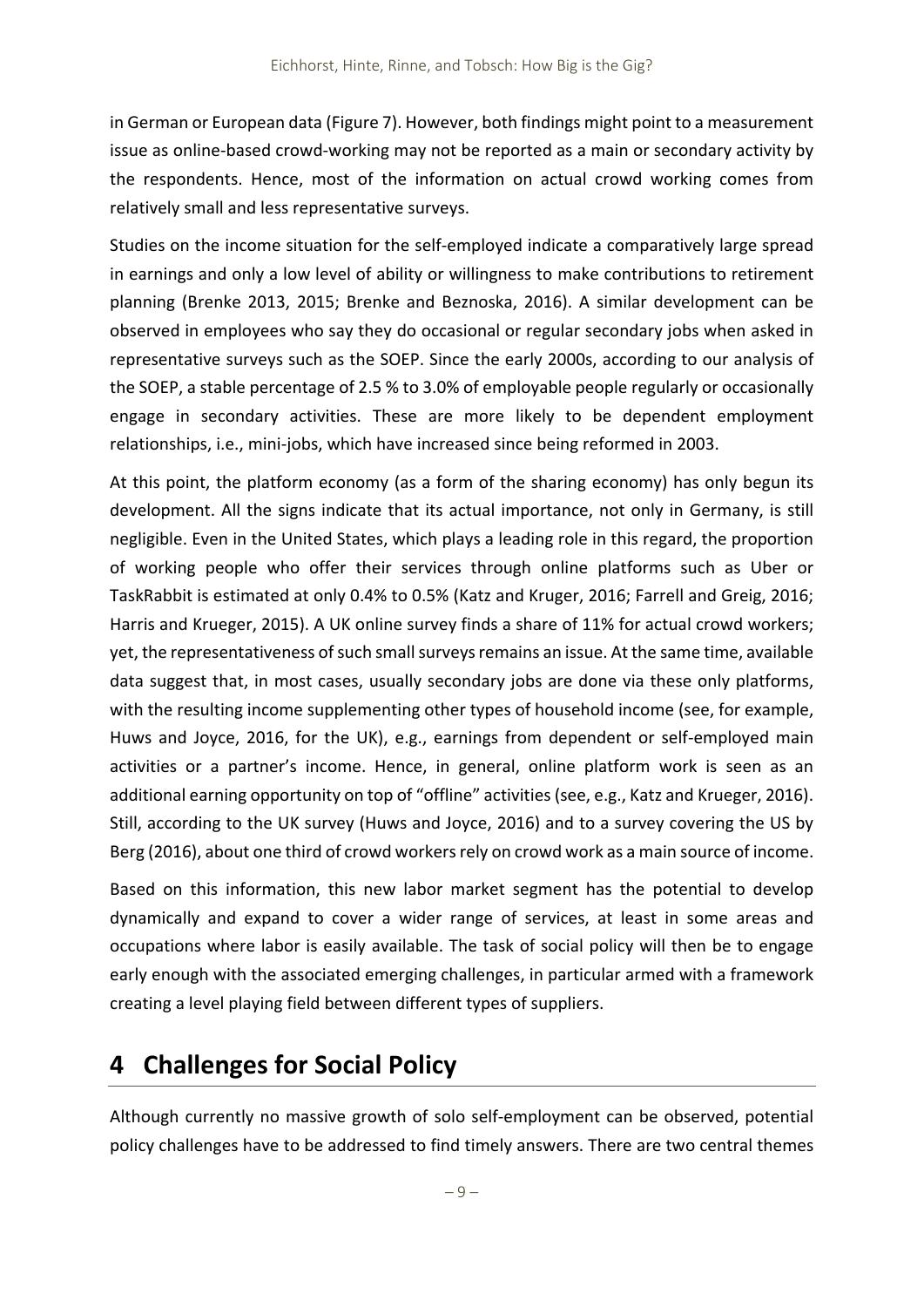to consider. On one hand, many freelancerslack appropriate pension insurance, meaning that they cannot expect a living pension in the case of a longer period of self‐employed work or if this is their main source of income. If crowd working is the main activity, the coverage and capacity to contribute to pension insurances and other types of social security is more limited than in the case of being protected under a dependent (or, in some cases, self-employed) main job. Thisis, for example, highlighted both by the German findings from Leimeister et al. (2016) and the US study by Berg (2016). They would then be dependent on tax-financed basic social security. In this light, solutions to organize adequate provision schemes appears to be necessary. On the other hand, there is the potential for competition between companies with regular employees—which make employer contributions to the social security system—and platforms—which formally use self‐employed people and therefore push social insurance onto these persons because they do not see themselves as employers. Therefore, a possible expansion of formal self-employed work can, in principle, undermine the social security model.

A first approach in observing the dynamics of this situation is to trace the distinction between salaried and self-employed activities. The borders between these forms of employment are undoubtedly increasingly blurry. This implies that traditional classifications and schemes are no longer applicable. Marking a clear boundary between dependent employees and self‐ employed workers is becoming more and more difficult. In the US as well as in Germany, there is a great deal of discussion about the sociopolitical implications of the distinctions between actual and "bogus" self‐employed and salaried workers, and thus consequentially the role of employers. The platforms are in many ways acting as employers on which the service providers are economically dependent. That is why, for example, in the US, the introduction of a new (legal) category of "independent worker" is being discussed specifically to harmonize the social security system with the requirements of the platform economy and to bring it into the digital world of work (Harris and Krueger, 2015). Already some time ago, Austria introduced the construct of a "free service contract" to replace the classic work contracts with a form of employment based on hourly‐wage payroll accounting, including full social security contributions. Specific difficulties arise, however, with privileges and benefits linked to working time or hourly wages (such as overtime rules and minimum wage provisions) because, in some cases, workers in the platform economy no longer work for an "employer."

A similar discussion is under way in Germany under the topic of work contracts and "bogus" self-employment. The stricter the requirements for "real" and legal self-employed work are, the more likely it is for formally self‐employed people, who are actually economically dependent, to be reclassified as dependent employeesfor which employers have to pay social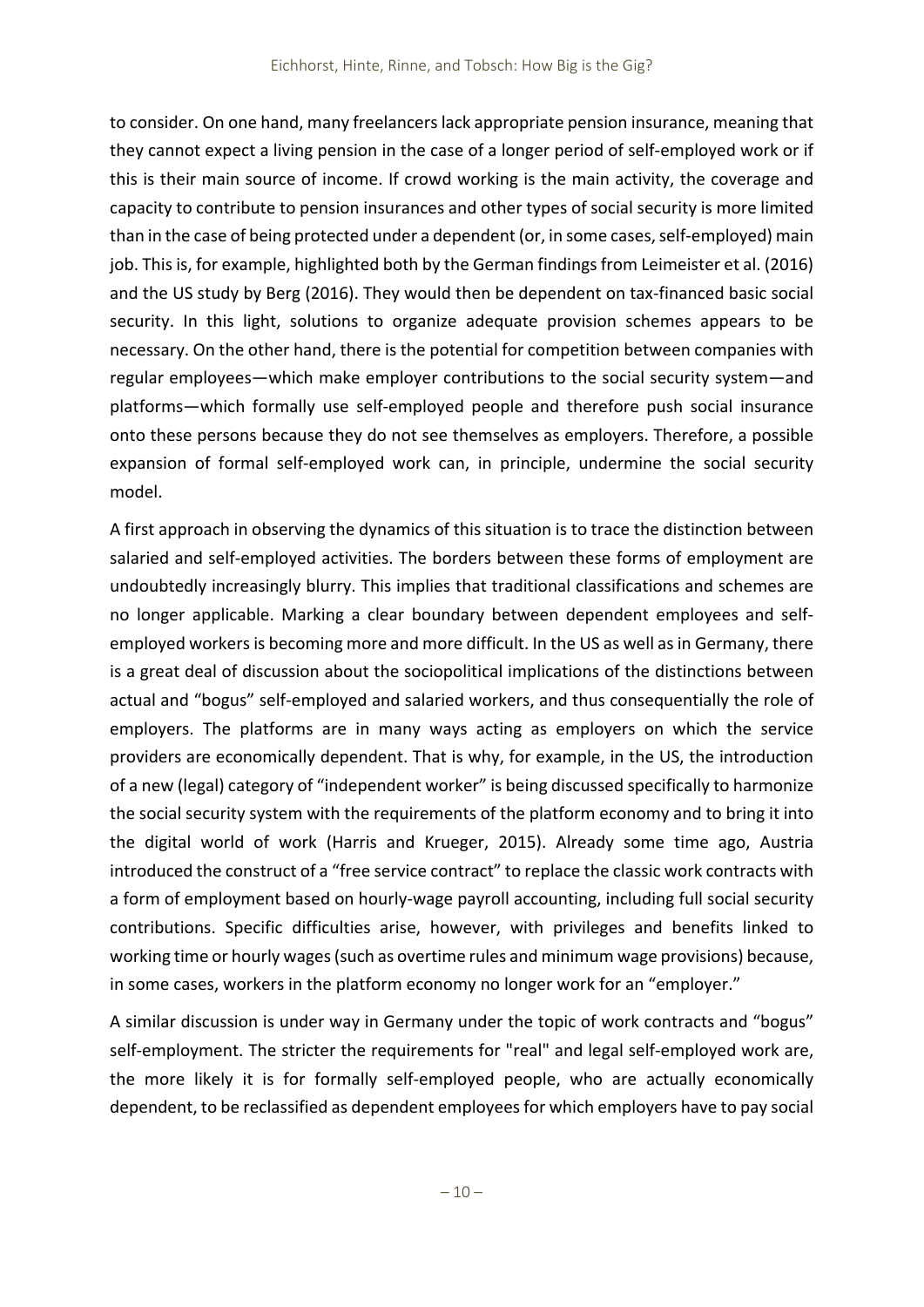contributions. However, there is always the question of supervision and enforcement in each jurisdiction.

A second approach is the extension of the forms of employment or categories of workers that are included in social security. This applies in particular to social security for old age and disability, but also for unemployment. Slightly more than half of all self-employed in Germany have no pension in the form of payments into a pension program or life insurance (Brenke and Beznoska, 2016, p. 53). In Germany, according to present law and historical developments in law, only certain groups of "employee-like" self-employed individuals are legally required to pay into the statutory pension insurance scheme according to § 2 of the German Code of Social Law, Book VI. This applies to teachers and educators, nurses and midwives, sea pilots and coastal shipping pilots, household workers, craftsmen as well as the self‐employed with only one customer. In most of these groups, there is no compulsory insurance if they employ dependent employees. Artists and journalists have access to social security insurance for artists, and farmers have access to a separate model. Other groups of self‐employed persons in established occupations, such as doctors, architects, tax advisors, notaries and lawyers, are insured in the context of professional insurance systems, while old‐age savings are merely voluntary for many other groups of 'new' self‐employed people.

Protection in the unemployment insurance system has so far been voluntary in principle. Since 2003, there has been the little‐known possibility of extended voluntary insurance in the unemployment insurance system under the so-called "Versicherungspflichtverhältnis auf Antrag" (Compulsorily Insured Status on Request) (§ 28a of German Code of Social Law, Book III). This option is only available, however, if the person had pensionable, dependent employment for at least 12 months within the 24 months immediately prior to taking up self‐ employed activity or the person obtained unemployment insurance benefits. If the insured self-employed person took unemployment benefit I more than twice, this extended insurance is not available, unless a new basis for compulsory insurance status has been acquired.

Against this background, it seems plausible to bring self-employed workers of all "types" into the social security system and not give them an "opt‐out" option in the case of an appropriate and "living" private or professional pension. On the contrary, at least a minimum level of contributions to the social security system should be provided by this group, up to a contribution limit to be determined. The contributions of the self‐employed workers themselves would then be supplemented by compulsory contributions from the customers or the intermediaries / platforms (as an equivalent to an employer). These could be paid directly by them or be claimed by the self‐employed person when invoicing for their services. The model of social security for artists (Künstlersozialkasse) is an example in which the liability for contributions is on the user. In addition, a certain percentage of tax financing could be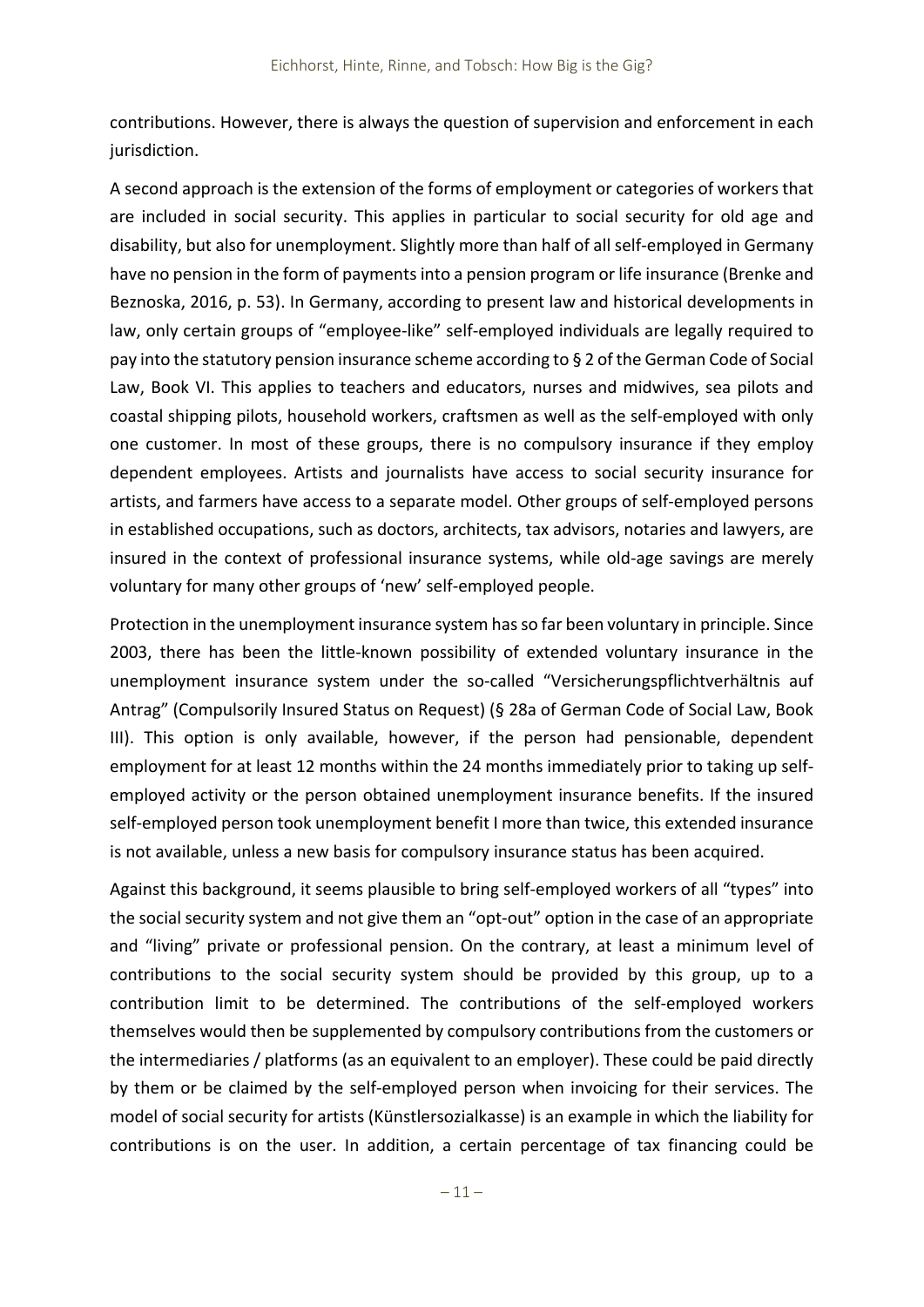considered, as we see now in the cases of the statutory pension insurance and social security insurance for artists. There would, of course, also be tax revenue from entrepreneurial activities from platform‐based activities.

Implementing a tax or social security contribution liability in the platform economy would be another challenge. Transactions on platforms when a job is done with a territorial reference to Germany, i.e., if the intermediaries, customers or contractors are located in Germany, could be taxed with a corresponding "social security contribution" comparable to a sales tax. Clearly then incentives to formal self‐employed work would be reduced because the obligation to make social contributions would lead to higher prices or labor costs. This would be the price for universal engagement in the social welfare state and the prevention of "unfair" competition at the expense of the social insurance funds or the taxpayers.

The advantage of a more universal social security insurance system lies in the fact that the problem of the distinctions between self‐employment, "bogus" self‐employment and salaried employment, which are currently being discussed in Germany in the context of work contracts, will be substantially mitigated. A vision of the future is, therefore, "citizen insurance 4.0," which will include all employees equally and without privileges. Such a model of solidarity, which no one can opt-out of, will still face new arguments due to emerging employment trends and the resulting changes in insurance needs.

Moreover, the digitalization of the working world and the introduction of intelligent machines into the everyday work of increasingly more employment groups is reason enough to conceptualize models of employee capital participation, including in the sense of old‐age pensions, and to make them more comprehensive than ever before. This need is underlined not least by the long phase of missing yields of classical forms being witnessed in investment and pension modules. Hence, promoting capital ownership and thereby income from holding shares could be a plausible response to this trend. However, policies would have to be designed carefully in order to effectively reach also those outside of larger firms that are more likely to be employee shareholders.

## **5 Summary and Conclusions**

The widespread speculation about the rapid changes in our working world as a result of unprecedented technological innovations is an indication of the considerable uncertainty about the extent of the need for adjustments in the economy and society. For many of us, digitalization has become synonymous with uncontrollable technical developments in the working world, resulting in massive job losses and leading to severe social inequality, of which the most vulnerable individuals bear the burden. On the other hand, unrealistic expectations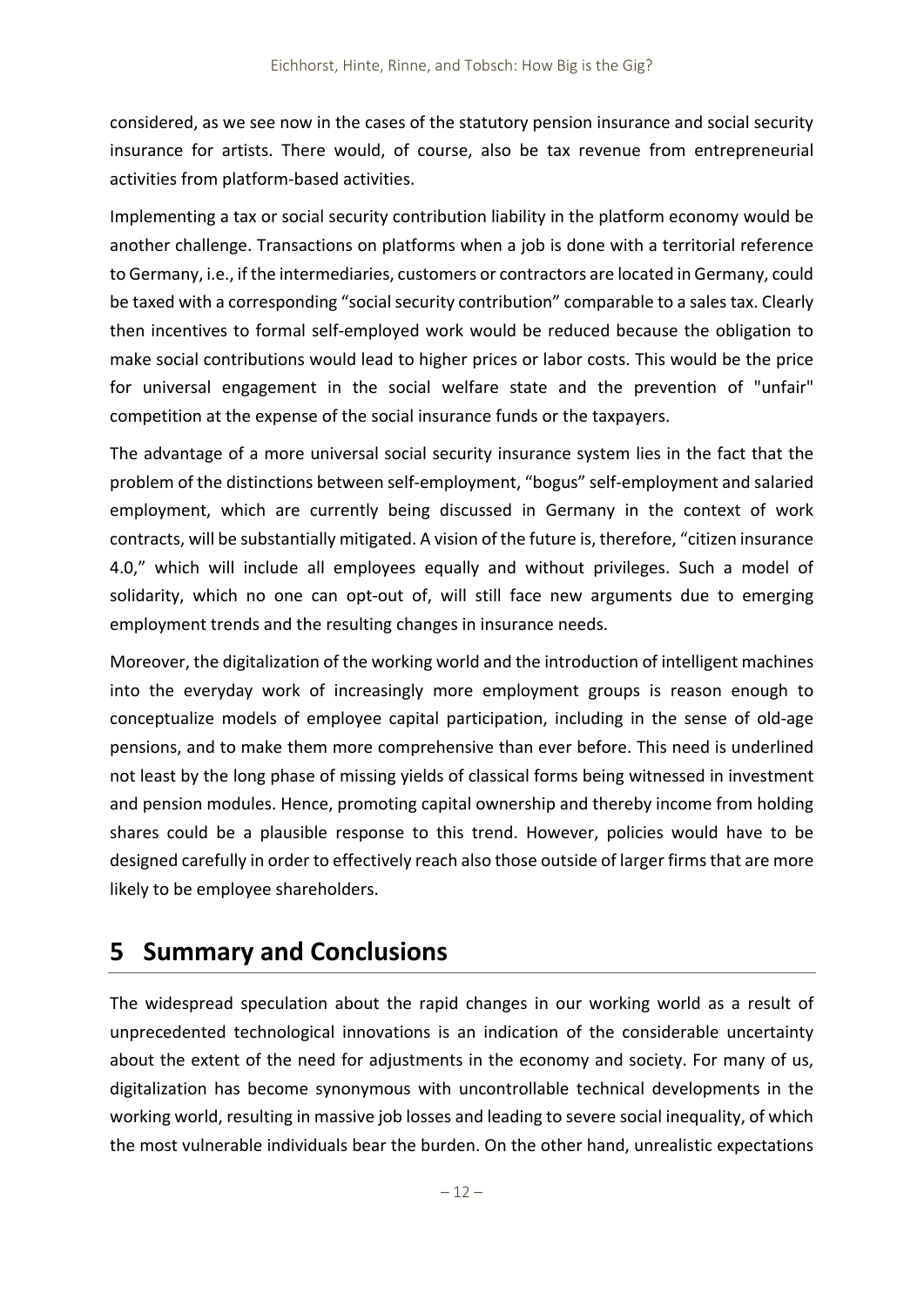are formulated which assume that the past experiences of technical progress will continue unchanged in the future and, after a transition period of job losses and rationalization, new, creative jobs will be generated in great numbers and social prosperity can be ensured or even further expanded.

The empirical evidence in this article paints the picture of a labor market going through a profound transformation. As of today, despite a huge public debate, the scope of the platform economy still seems to be limited. In Germany, the number of solo self-employed has declined since 2012, and the proportion of those employed in the platform economy is as of yet very small, even in the United States. Besides that, there has not been any indication that digitalization will lead to mass unemployment. On the contrary, employment levels have been remarkably robust in Germany in the last few years when looking at the number of those employed as well as at the volume of work in hours. Despite measurement issues related to regular representative surveys, which might not be able to capture the full extent of crowd workers, society should continue to pay close attention to the potential changes triggered by digitalization: that is, enormous and dramatic developments are likely still ahead of us.

As we have seen, because of these changes, initially small start-ups can effectively put pressure on whole markets and industries, turning them on their heads by establishing new business models. The time has now come to identify new policy challenges presented by digitalization and to design appropriate measures. When transitioning into the digital world of work, it will undoubtedly be crucial to keep close attention on the ratio of winners and losers. For this reason, the expansion of employee capital participation formats will become an important policy design question. In addition, researchers and policy makers need to assess the extent to which the concept of social insurance, which is principally based on long-term dependent employment, should be systematically opened up to other forms of employment, and ultimately for all forms of employment. A contribution-based pension scheme for retirement as well as for occupational disability and unemployment regardless of formal employment status would close the gaps in insurance, ease changing forms of employment and reduce the competition over labor costs between dependent employees and those who are self-employed. Funding, therefore, will likely have to involve some form of contribution from customers and/or platform‐based intermediaries involved in the transactions made.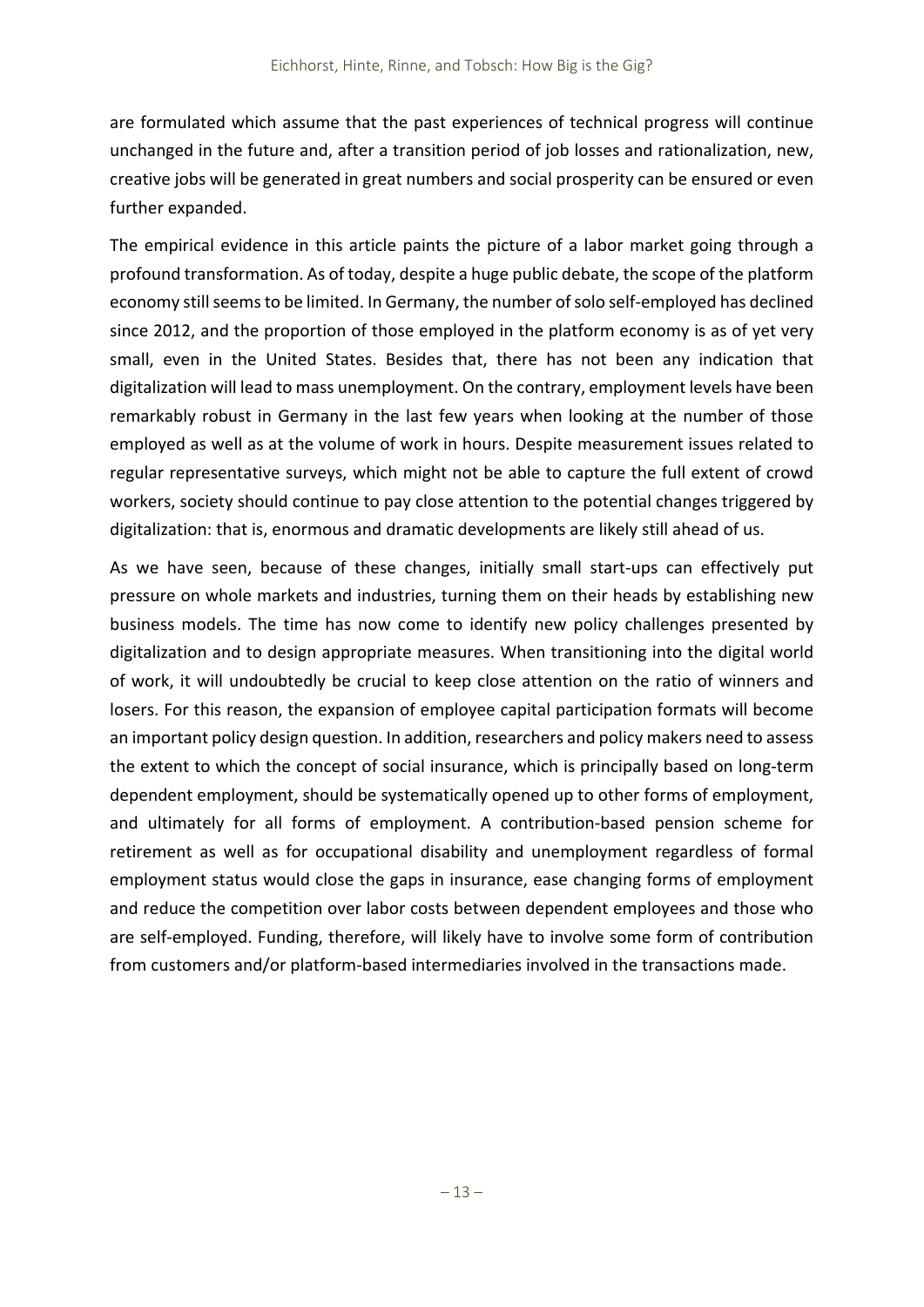### **References**

- Acemoglu, Daron/David H. Autor (2011): Skills, Tasks and Technologies: Implications for Employment and Earnings. *Handbook of Labor Economics*, vol. 4, chap. 12, 1043–1171. Amsterdam.
- Arnold, Michael/Anselm Mattes/Gert G. Wagner (2016): Normale Arbeitsverhältnisse sind weiterhin die Regel. *DIW Wochenbericht* 19/2016, 419‐427.
- Arntz, Melanie/Terry Gregory/Ulrich Zierahn (2016): The Risk of Automation for Jobs in OECD Countries: A Comparative Analysis. *OECD Social, Employment and Migration Working Papers* No. 189.
- Autor, David H./Lawrence F. Katz/Alan B. Krueger (1998): Computing Inequality: Have Computers Changed The Labor Market? *Quarterly Journal of Economics* 113(4), 1169–1213.
- Autor, David H./David Dorn/Gordon H. Hanson (2016): The China Shock: Learning from Labor Market Adjustment to Large Changes in Trade. *NBER Working Paper* No. 21906.
- Berg, Janine (2016): Income security in the on-demand economy: Findings and policy lessons from a survey of crowdworkers, ILO CONDITIONS OF WORK AND EMPLOYMENT SERIES No. 74
- BMWi (2015): *Impulse für die Digitalisierung der deutschen Wirtschaft – Digitale Agenda des BMWi*. Berlin: Bundesministerium für Wirtschaft und Energie (BMWi).
- Bonin, Holger/Terry Gregory/Ulrich Zierahn (2015): Übertragung der Studie von Frey/Osborne (2013) auf Deutschland. ZEW‐*Kurzexpertise* Nr. 57. Mannheim: Zentrum für Europäische Wirtschaftsforschung (ZEW).
- Brenke, Karl (2013): Allein tätige Selbständige: starkes Beschäftigungswachstum, oft nur geringe Einkommen. *DIW Wochenbericht* 7/2013, 3‐16.
- Brenke, Karl (2015): Selbständige Beschäftigung geht zurück. *DIW Wochenbericht* 36/2015, 790‐796.
- Brenke, Karl/Martin Beznoska (2016): Solo‐Selbständige in Deutschland Strukturen und Erwerbsverläufe. *Kurzexpertise für das BMAS*. (http://www.bmas.de/DE/Service/Medien/ Publikationen/Forschungsberichte/Forschungsberichte‐Arbeitsmarkt/fb‐465‐solo‐selbstaendige.html; zuletzt aufgerufen am 9.6.2016).
- Brynjolfsson, Erik/Andrew McAfee (2011): *Race Against the Machine: How the Digital Revolution is Accelerating Innovation, Driving Productivity, and Irreversibly Transforming Employment and the Economy*. Lexington.
- Brynjolfsson, Erik/McAfee, Andrew (2014): *The Second Machine Age: Wie die nächste digitale Revolution unser aller Leben verändern wird*. Kulmbach.
- Degryse, Christophe (2016): Digitalisation of the economy and its impact on labour markets, ETUI Working Paper 2016.02
- Dengler, Katharina/Britta Matthes, Britta (2015): Folgen der Digitalisierung für die Arbeitswelt Substituierbarkeitspotenziale von Berufen in Deutschland. *IAB‐Forschungsbericht* 11/2015.
- Eichhorst, Werner/Florian Buhlmann (2015): Die Zukunft der Arbeit und der Wandel der Arbeitswelt, *Wirtschaftspolitische Blätter* 62(1), 131‐148.
- Eichhorst, Werner/Patrick Arni/Florian Buhlmann/Ingo E. Isphording/Verena Tobsch (2015): Wandel der Beschäftigung: Polarisierungstendenzen auf dem deutschen Arbeitsmarkt. *IZA Research Report* No. 68.
- Eichhorst, Werner/Holger Hinte/Alexander Spermann/Klaus F. Zimmermann (2015): Die neue Beweglichkeit: Die Gewerkschaften in der digitalen Arbeitswelt. *IZA Standpunkt* Nr. 82.
- Eichhorst, Werner/Michael Kendzia/Hilmar Schneider/Florian Buhlmann (2013): Neue Anforderungen durch den Wandel der Arbeitswelt: Kurzexpertise für die Enquete-Kommission "Wachstum, Wohlstand, Lebensqualität" des Deutschen Bundestages. *IZA Research Report* No. 51.
- Eichhorst, Werner/Alexander Spermann (2016): Sharing Economy: Mehr Chancen als Risiken? *Wirtschaftsdienst* 96(6), S. 433‐439.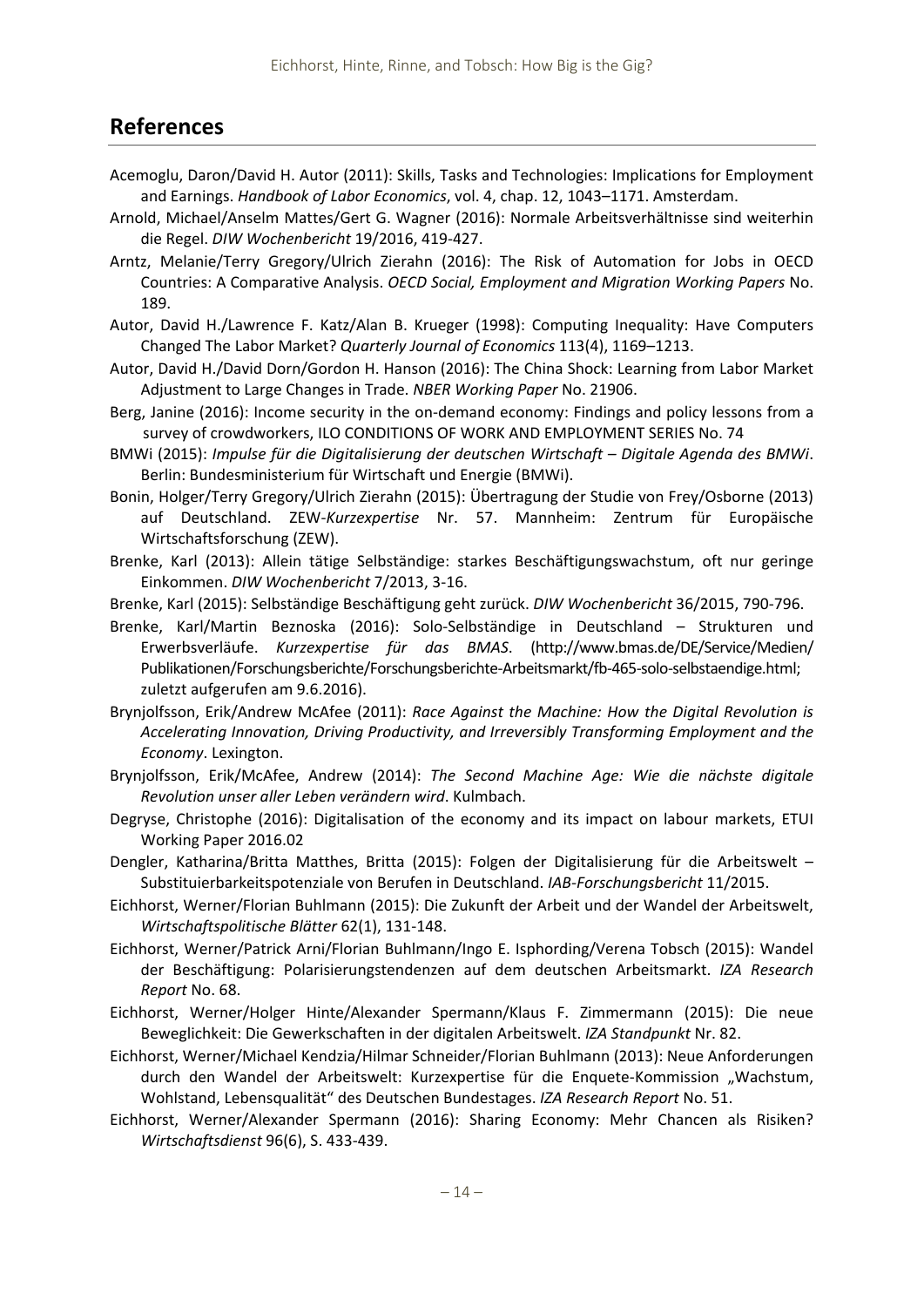- Eichhorst, Werner/Verena Tobsch (2015): Flexible Arbeitswelten: Eine Bestandsaufnahme. In: Werner Widuckel et al. (eds.): *Arbeitskultur 2020*. Wiesbaden.
- Eichhorst, Werner/Verena Tobsch/Caroline Wehner (2016): Neue Qualität der Arbeit? Zur Entwicklung von Arbeitskulturen und Fehlzeiten. In: Bernhard Badura et al. (eds.): Fehlzeiten‐Report 2016. Berlin. Berlin.
- Eurofound (2015): *Upgrading or polarisation? Long‐term and globalshiftsin the employmentstructure: European Jobs Monitor 2015*. Publications Office of the European Union, Luxembourg.
- Farrell, Diana/Fiona Greig (2016): The Online Platform Economy: What is the growth trajectory? (https://www.jpmorganchase.com/corporate/institute/institute‐insights.htm; zuletzt aufgerufen am 14.6.2016).
- Federal Statistical Office (2016): Zahl der Erwerbstätigen stieg im Jahr 2015 auf 43 Millionen Personen. *Pressemitteilung Nr. 001 vom 4.1.2016*.
- Freeman, Richard B. (2015): Who owns the robots rules the world. *IZA World of Labor* 2015:5.
- Frey, Carl Benedikt/Michael A. Osborne (2013): *The Future of Employment: How Susceptible are Jobs to Computerisation?*, University of Oxford (http://www.oxfordmartin.ox.ac.uk/downloads/ academic/The\_Future\_of\_Employment.pdf; zuletzt abgerufen am 3.6.2016).
- Goos, Maarten/Alan Manning/Anna Salomons (2014): Explaining Job Polarization: Routine‐Biased Technological Change and Offshoring. *American Economic Review* 104(8), 2509–2526.
- Graetz, Georg/Guy Michaels (2015): Robots at Work. *IZA Discussion Paper* No. 8938.
- Hall, Jonathan V./Alan B. Krueger (2015): An Analysis of the Labor Market for Uber's Driver‐Partners in the United States. *Working Papers* No. 587, Princeton University, Industrial Relations Section.
- Harris, Seth/Alan B. Krueger (2015): A Proposal for Modernizing Labor Laws for Twenty‐First‐Century Work: The "Independent Worker". *The Hamilton Project, Discussion Paper* 2015‐10.
- Hirsch‐Kreinsen, Hartmut (2016): Arbeit und Technik bei Industrie 4.0. *Aus Politik und Zeitgeschichte (APuZ)* 66(18‐19),10‐17.
- Huws, Ursula/Joyce, Simon (2016): Crowd working survey: Size of the UK's 'Gig Economy' revealed for the first time. University of Hertfordshire.
- IAB (2015), Anhangtabellen zu IAB‐Kurzbericht 4/2015, 19.2.2015 (http://doku.iab.de/kurzber/ 2015/kb0415\_Anhang.pdf; zuletzt aufgerufen am 6.6.2016).
- Katz, Lawrence F./Alan B. Krueger (2016): *The Rise and Nature of Alternative Work Arrangements in the United States, 1995‐2015*

(http://scholar.harvard.edu/files/lkatz/files/katz\_krueger\_cws\_v3.pdf; zuletzt aufgerufen am 14.6.2016).

- Leimeister, Jan M./Shkodran Zogaj (2013): Neue Arbeitsorganisation durch Crowdsourcing ‐ Eine Literaturstudie. Hans Böckler Stiftung – Arbeit und Soziales, Arbeitspapier 287. Düsseldorf.
- Leimeister, Jan M./Shkodran Zogaj/David Durward/Ulrich Bretschneider (2015): Neue Geschäftsfelder durch Crowdsourcing: Crowd‐basierte Start‐ups als Arbeitsmodell der Zukunft. In: Reiner Hoffmann/Claudia Bogedan (eds.) Arbeit der Zukunft – Möglichkeiten nutzen – Grenzen setzen. Frankfurt/M., 141‐158.
- Leimeister, Jan M./David Durward/Shkodran Zogaj (2016): *Crowd Work in Deutschland – Eine empirische Studie zum Arbeitsumfeld auf Crowdsourcing‐Plattformen.* Düsseldorf: Hans Böckler Stiftung.

Rifkin, Jeremy (1995): *Das Ende der Arbeit*. Frankfurt, New York.

Rinne, Ulf/Klaus F. Zimmermann (2016): Die digitale Arbeitswelt von heute und morgen. *Aus Politik und Zeitgeschichte (APuZ)* 66(18‐19), 3‐9.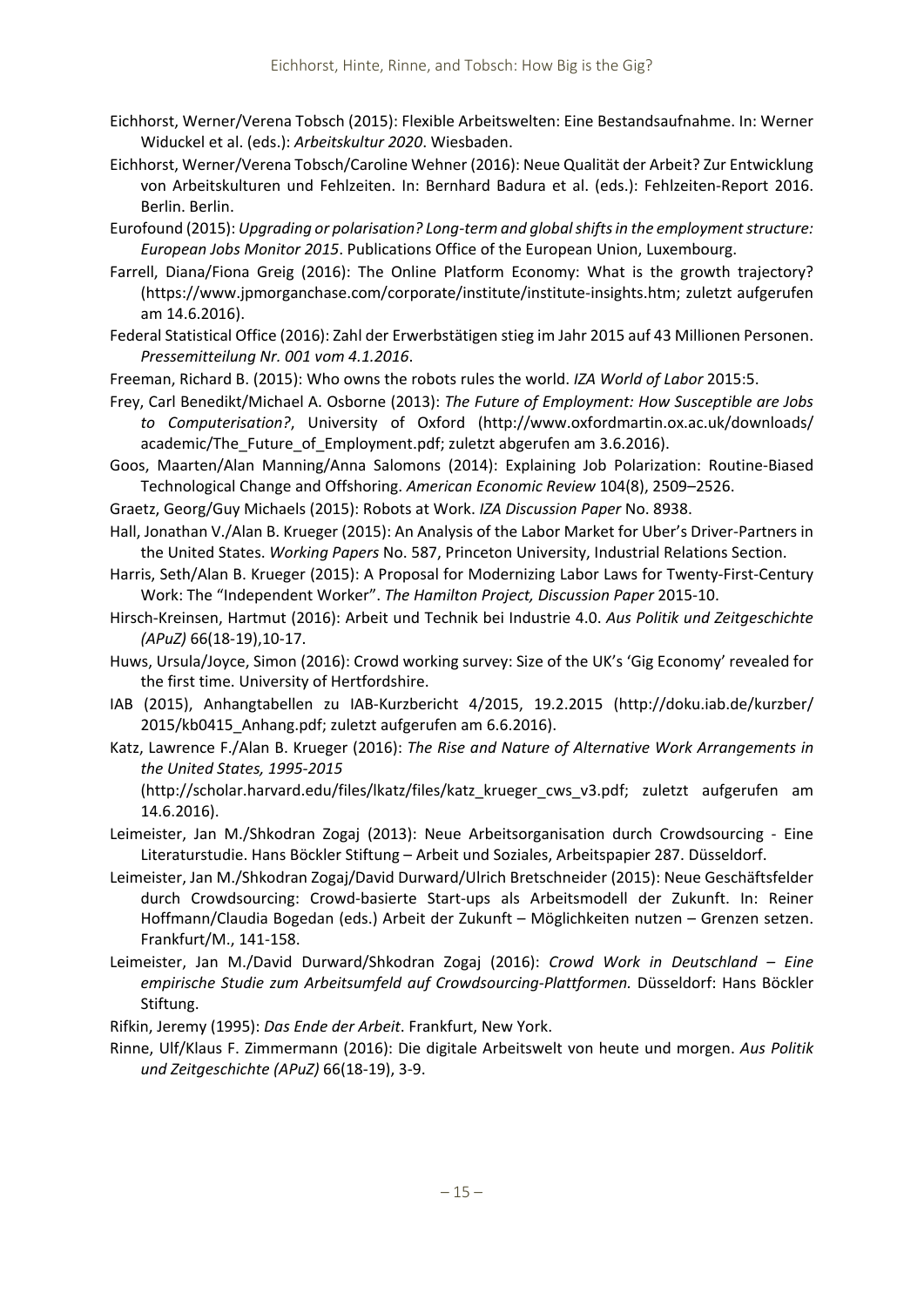

**Figure 1: Employment by Occupations (Change in %, 1996‐2011).**

*Source:* Microcensus, our own calculations; occupational groups according to ISCO‐88 (see table in appendix) sorted by median wages, 2010 from SIAB.



**Figure 2: Gross wages in 1995 and employment development (1995=100) for individual occupational groups, full‐time employees in Germany (1995‐2010).**

*Source:* SIAB, own calculations; occupational groups according to ISCO-88 (see table in appendix).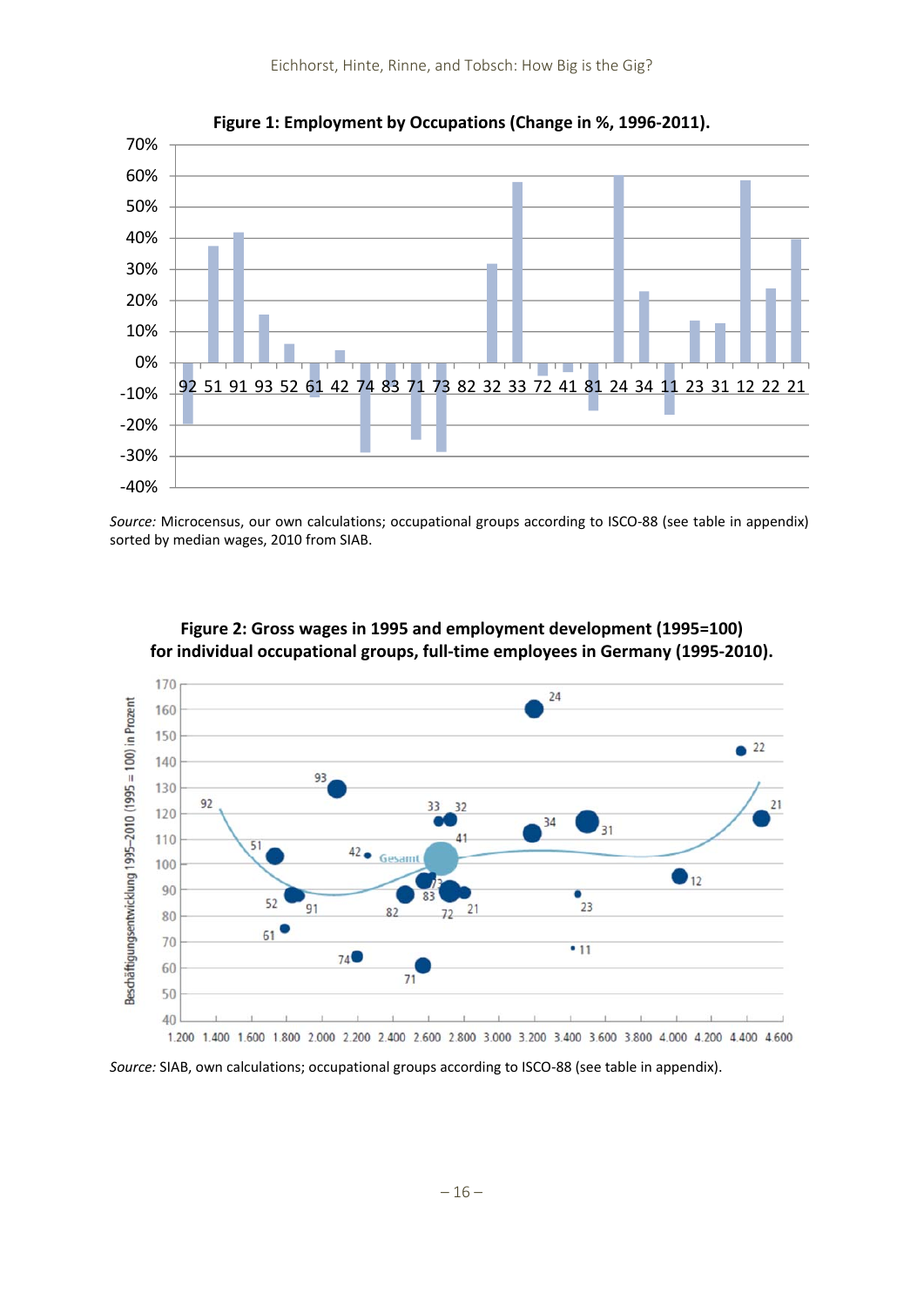

**Figure 3: Working‐age population according to main activity status (1992‐2014).**

*Source:* Eichhorst et al. (2016) based on GSOEP 1992‐2014 using cross‐sectional weights.







*Source:* Microcensus, own calculations; occupational groups according to ISCO‐88 (see table in appendix) sorted by median wages, 2010 from SIAB.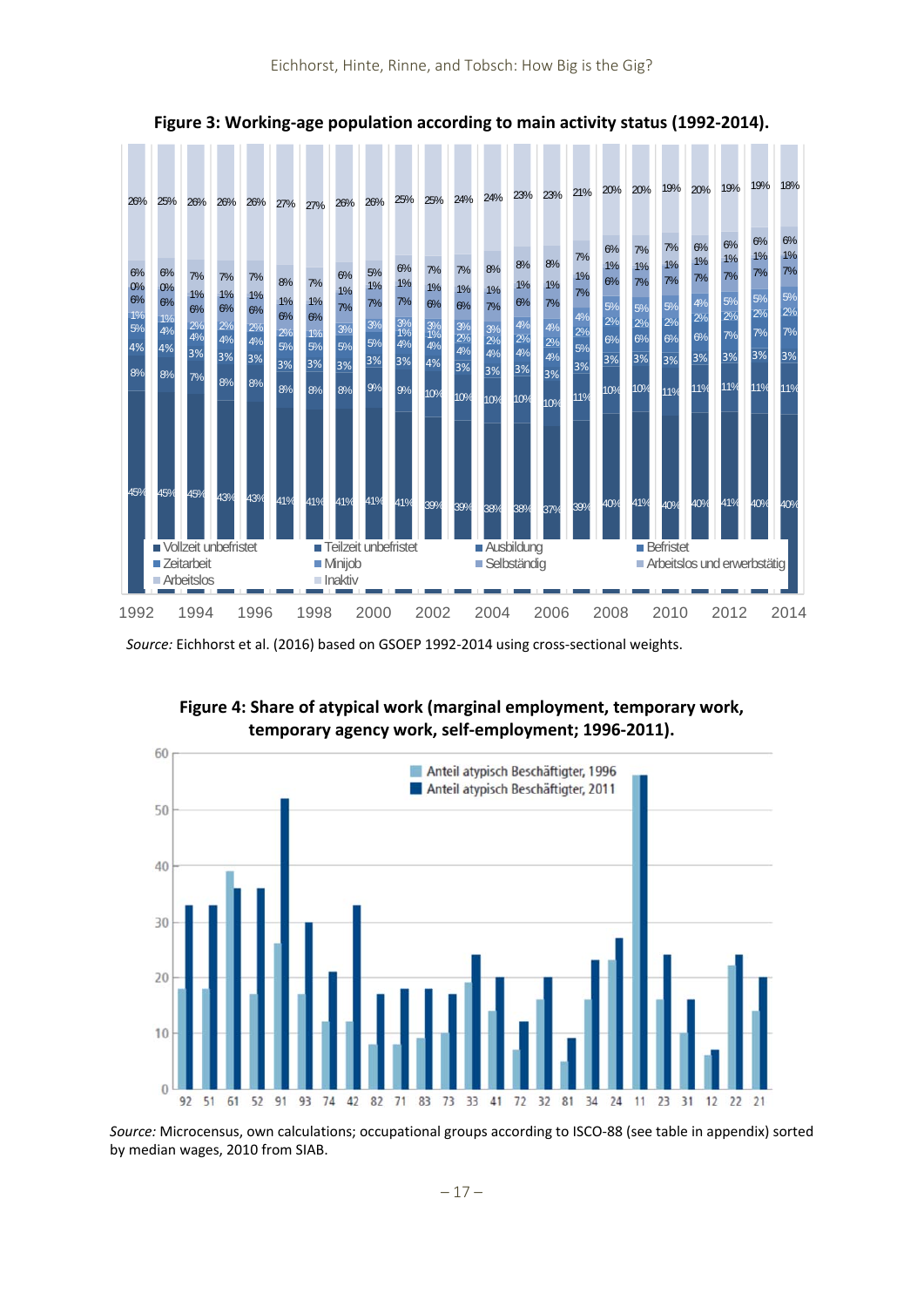



*Source:* Brenke/Beznoska (2016). Using Eurostat data.



**Figure 6: Freelance employment outside agriculture in the EU, as % of total employment**

*Source:* EU‐LFS, authors' calculations.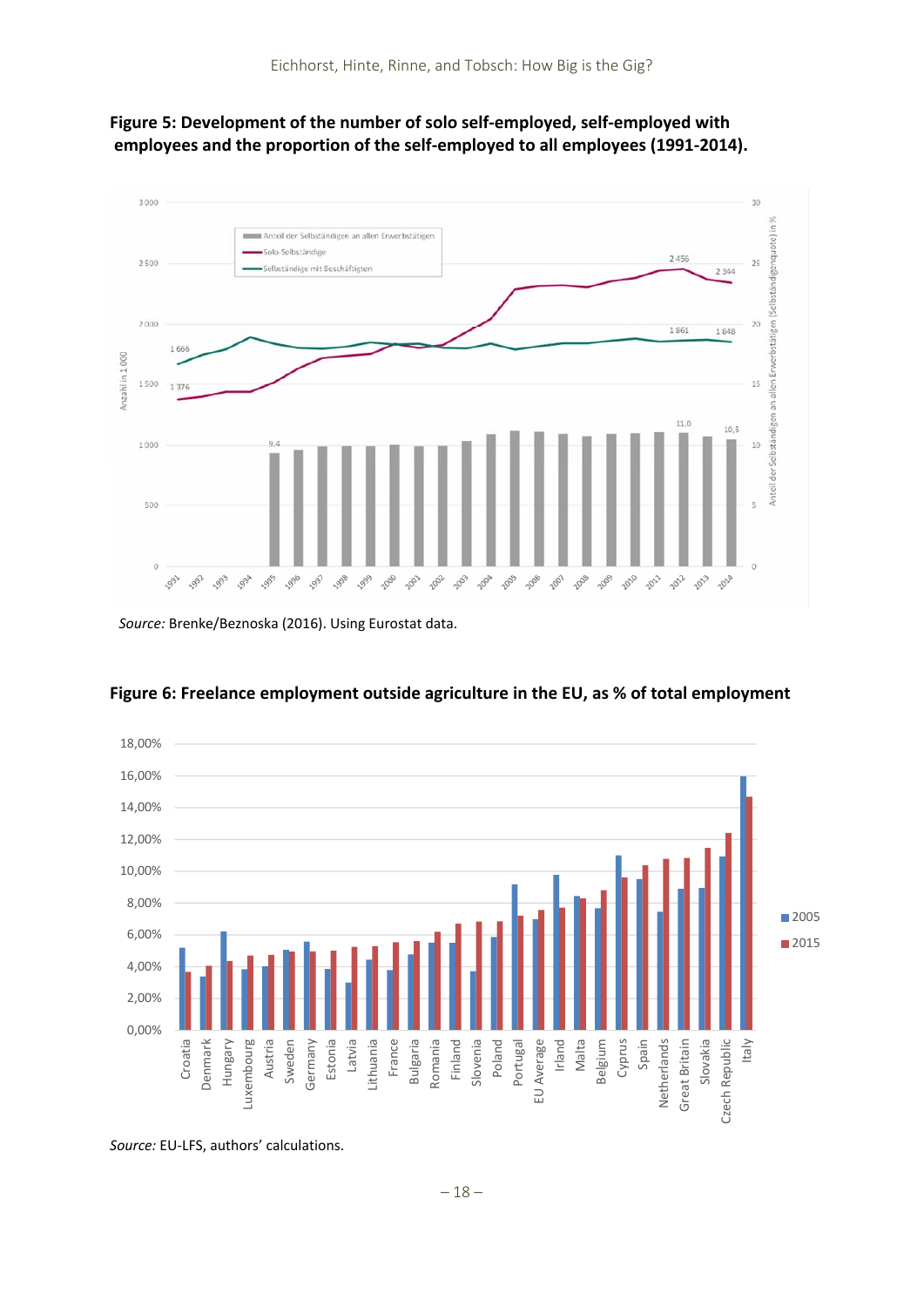



*Source:* EU‐LFS, authors' calculations.